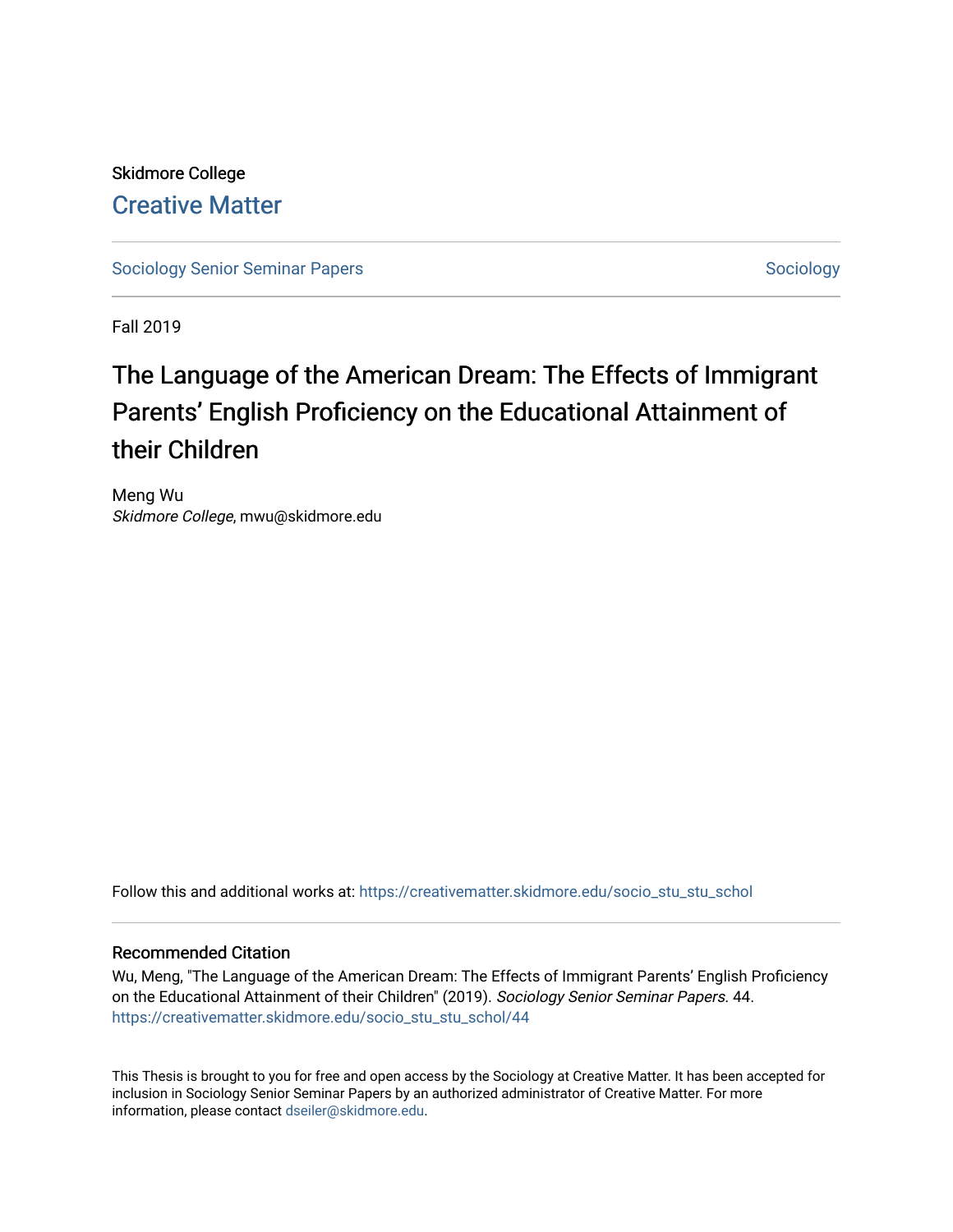**The Language of the American Dream: The Effects of Immigrant Parents' English Proficiency on the Educational Attainment of their Children\***

Meng Wu

Skidmore College

Word Count =  $9,353$ 

\*Please direct all correspondence to Meng Wu, 815 N Broadway, Saratoga Springs, NY 12866. Email: mwu@skidmore.edu. The author wishes to thank Professor Catherine Berheide, Professor Amon Emeka, Professor John Brueggemann, the Skidmore College Sociology Department, her Senior Seminar colleagues, and her parents for their support throughout this project.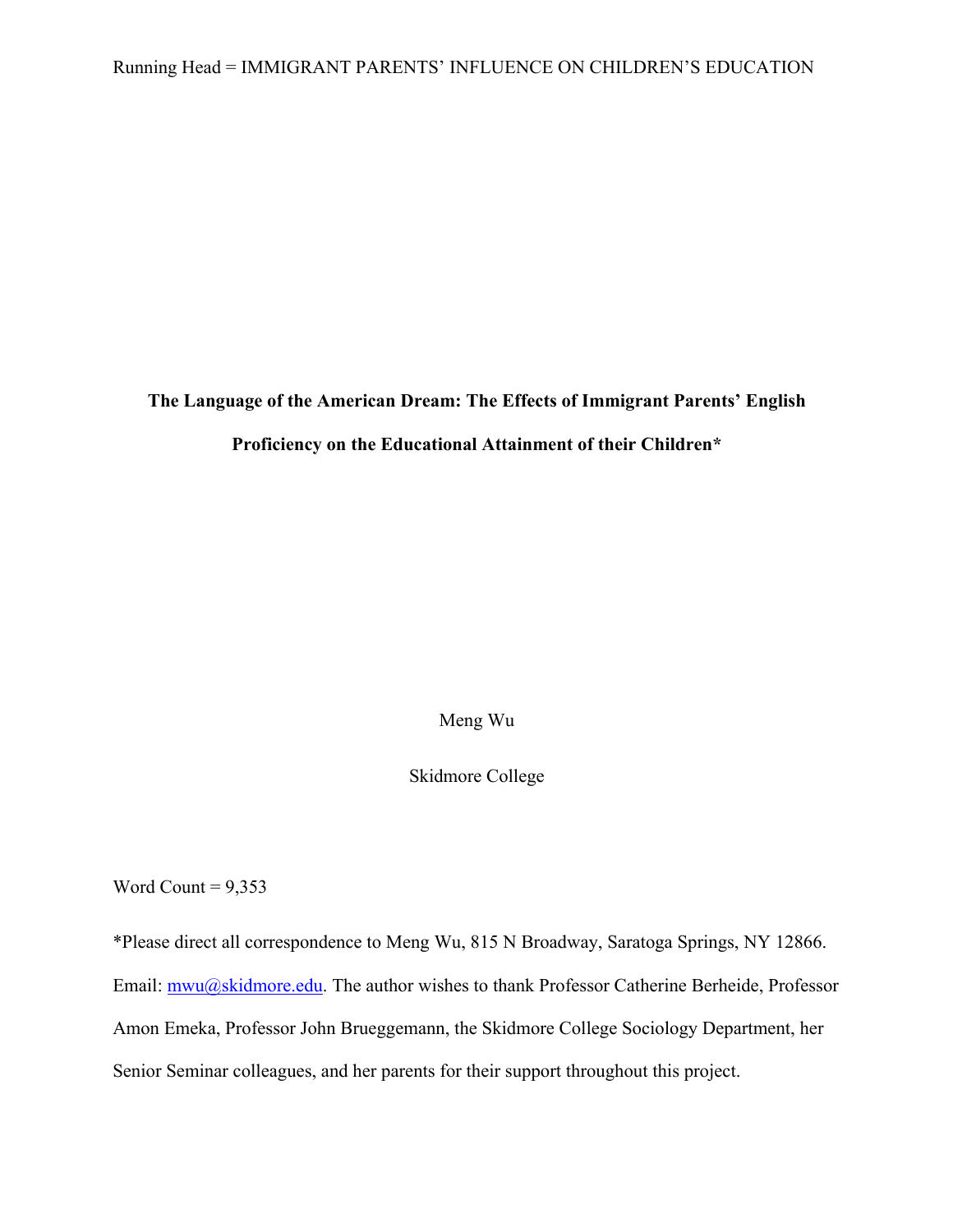## ABSTRACT

What are the effects of the English proficiency of immigrant parents on the educational attainment of their 1.5 or 2.0 generation children? In this paper, I propose three hypotheses: (1) the higher the English proficiency of the immigrant parents, the higher the level of education they expect their children to achieve, (2) the higher the English proficiency of the immigrant parents, the higher the level of education the children actually attains, and (3) the higher the parental expectations, the higher the actual educational attainment of the children. Data from all three waves (1992-2006) of the Children of Immigrants Longitudinal Study (CILS) was analyzed with 1,668 respondents attending the eighth and ninth grades (at the time of the first survey) in public and private schools in the metropolitan areas of Miami/ Ft. Lauderdale, Florida and San Diego, California. Respondents' parents also participated in the second wave of the survey through in-person interviews. Parental English proficiency is associated with higher expectations for their children's education, but not the actual attainment achieved of their children. Instead, educational attainment is the strongest predictor of their aspirations and their children's actual attainment. Parental aspirations are positively associated with children's academic achievements. Female children of immigrants are also more likely to experience higher expectations and achieve higher levels of academic success. Segmented assimilation theory and status attainment theory are explored throughout this study.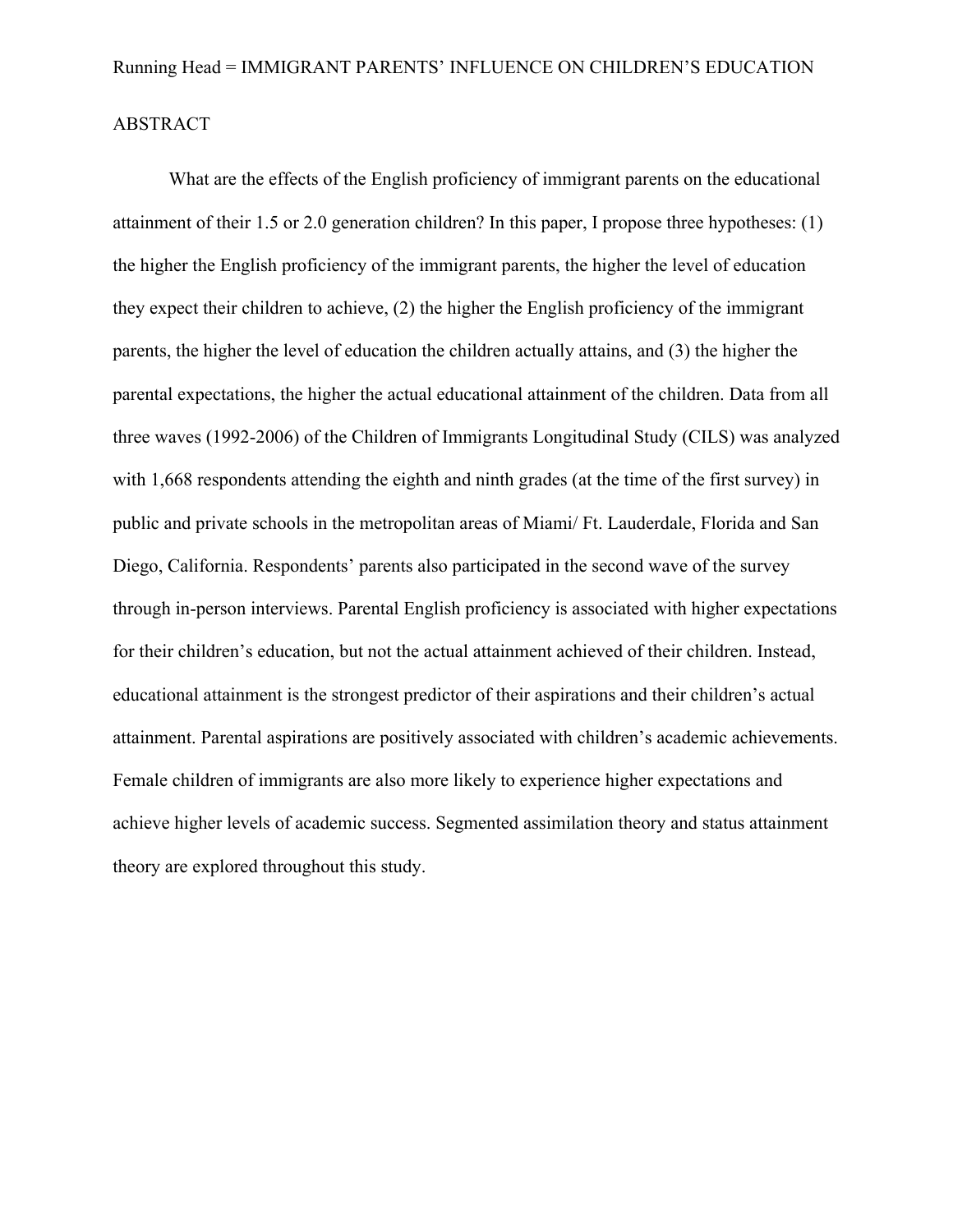## **The Language of the American Dream: The Effects of Immigrant Parents' English Proficiency on the Educational Attainment of their Children**

Even though the United States does not have an official national language, English proficiency is regarded as a significant marker of the American identity. Anti-immigrant rhetoric in the recent years has echoed xenophobic sentiments towards non-English languages. This rhetoric implies that for an individual to live in the U.S., they must speak English. In addition, the naturalization test **—** an examination of one's Americanness and qualifications of a U.S. citizenship **—** reaffirms the importance of English proficiency through its assessment of the applicant's English abilities. If English proficiency represents the success of an individual's assimilation into U.S. culture, how does it affect the socioeconomic outcomes of immigrant parents and their second-generation children?

The U.S. Census Bureau considers individuals who report speaking English less than "very well" as Limited English Proficient or LEP. According to the Migration Policy Institute, 16 percent of children ages 5-17 in 2013 live with at least one LEP parent (Zong and Batalova 2017). In addition, U.S.-born children with immigrant parents are more likely to be LEP themselves than foreign-born children. Among children enrolled in U.S. public schools, 77 percent of students with LEP are native-born citizens with at least one immigrant parent (Zong and Batalova 2017). This statistic proposes that immigration status does not represent low English abilities, which contradicts the idea that English proficiency is synonymous with the American identity. Additionally, immigrant minorities have been held against standards in mainstream culture such as lighter skin color, high class origins, and elite education to determine the success of their transition in the new society, and even as a qualification for their admission in the United States (Farganis 2013). Numerous researchers have documented the association of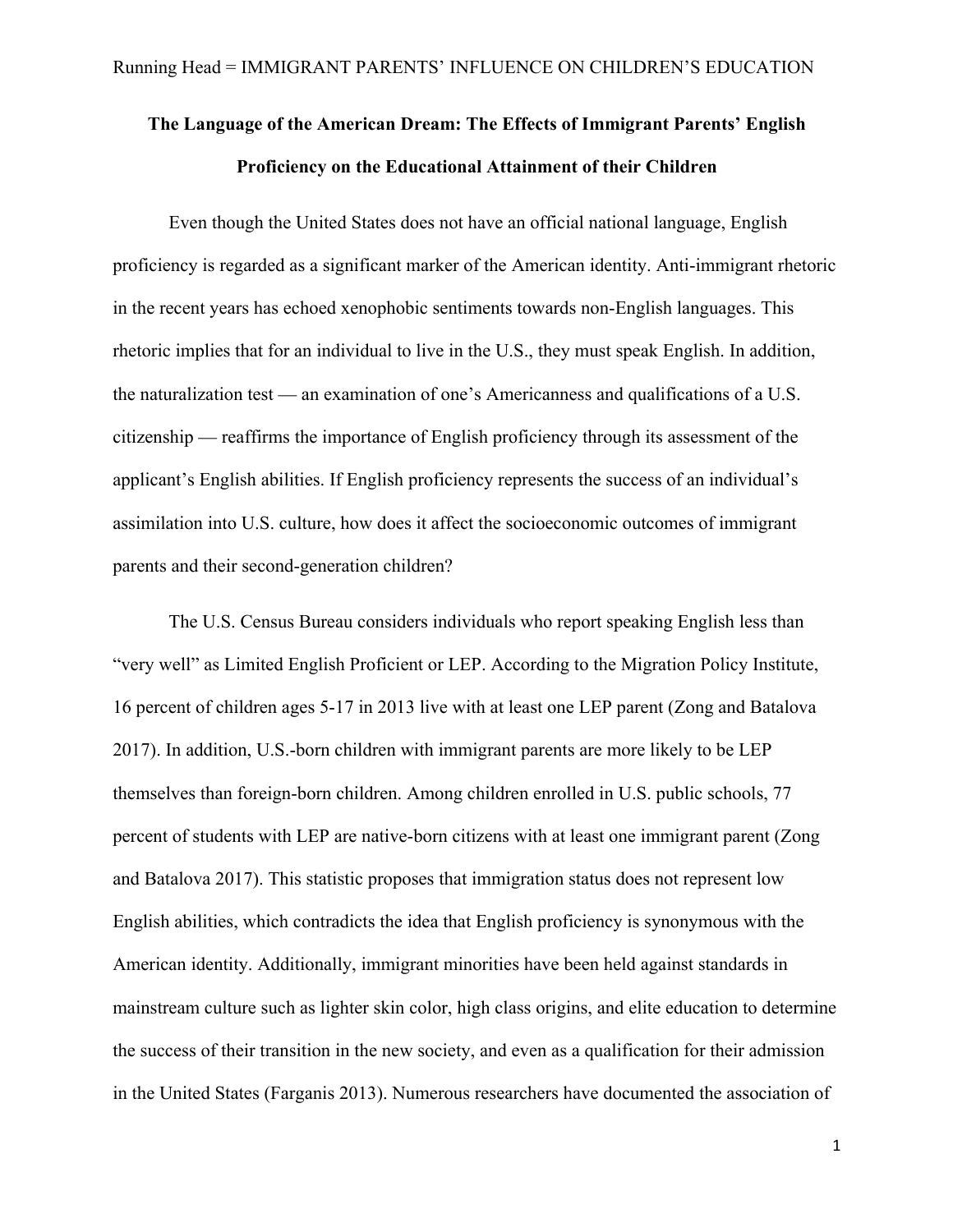difficulties with the English language with lower levels of socioeconomic status (Thomas 2011; Han, Lee, and Waldfogel 2012; Santiago, Gudiño, Baweja, and Nadeem 2014; Painter and Qian 2016; Hopkinson 2017). However, there is a lack of literature on the influences of parental English proficiency on the socioeconomic attainment of children of immigrants.

Furthermore, this proposes the question: what factors in the intergenerational assimilation process are affecting the social mobility of immigrant children in relation to English language attainment? Using the Children of Immigrants Longitudinal Study (Portes and Rumbaut 1992), I hypothesize that 1) the higher the English proficiency of the immigrant parents, the higher the level of education they expect their children to achieve, (2) the higher the English proficiency of the immigrant parents, the higher the level of education the children actually attain and (3) the higher the parental expectations, the higher the actual educational attainment of the children.

#### THEORETICAL FRAMEWORK

#### *Segmented Assimilation Theory*

Assimilation theories over the years have attempted to generalize the experiences of second-generation immigrants, especially in relation to the effects of parental capital on children's educational outcomes. Segmented assimilation theory (Portes and Zhou 1993) suggests that the integration of newer wave immigrants is contingent upon the circumstances in which they leave their native countries and arrive in the receiving culture. The more capital they carry with them to the receiving society, the more favorable their chances of upwards social mobility. Depending on individual and environmental factors, immigrants to the U.S. "can ascend to the prosperous middle class or join in large numbers the ranks of a racialized, permanently impoverished population at the bottom of society" (Waters, Tran, Kasinitz and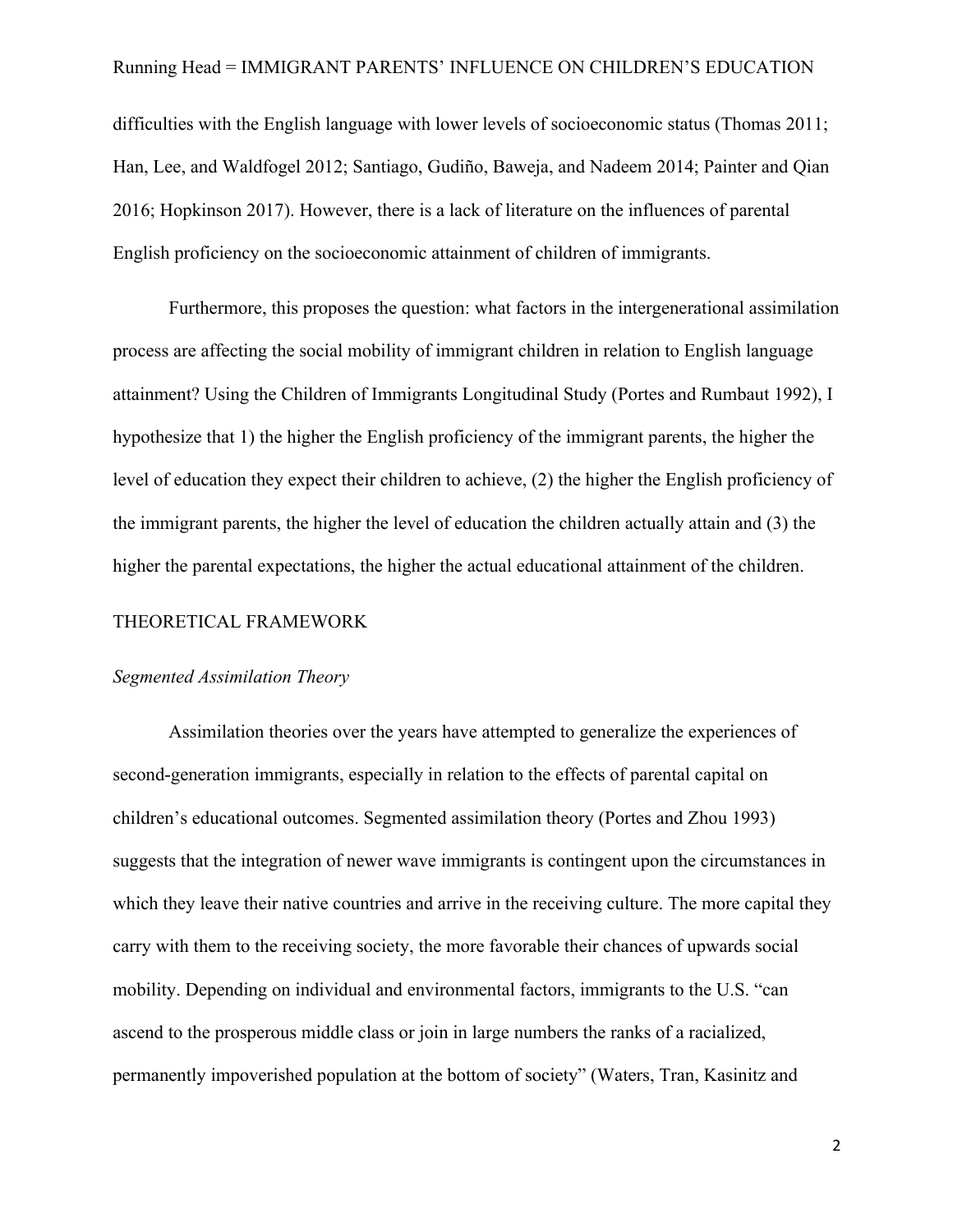Mollenkopf 2010:1169). Cross-ethnic differences exist in the assimilation experiences of the first and second-generation immigrants due to distinctive capital attainment, but also the racialization of minorities in American society (Hagelskamp, Suárez-Orozco, and Hughes 2010; Waters et al. 2010; Crosnoe and Turley 2011; Thomas 2011; Luthra and Soehl 2015). Non-white individuals are reportedly confronted with more discrimination. In addition, dark-skinned, low SES immigrants face higher risks of systemic poverty attributed to limited job opportunities, crime, drug use, alcoholism, and frustrations with unfulfilled expectations (Waters et al. 2010). Furthermore, this theory assumes the more immigrants of color are racialized with increasing time spent in the U.S., the more exposed they are to unchanging or downward assimilation. Therefore, it is predicted that immigrants of disadvantaged racial and socioeconomic backgrounds may experience sustaining, if not declining socioeconomic status beyond the second-generation.

Segmented assimilation theory also highlights three processes of acculturation  consonant, selective and dissonant **—** along with their outcomes **—** upward mobility, downward mobility, and biculturalism (Portes and Zhou 1993; A. Stepick and C. Stepick 2010). Consonant acculturation occurs when both the parents and their children learn American culture and gradually abandon their home language and native ways at the same pace. This process generally leads to upward assimilation, due to the immigrants' abilities to meet the expectations of mainstream society. When parents and children remain embedded in their ethnic communities, while pursuing integration, this selective acculturation process allows them to achieve upwards assimilation and biculturalism. Fluent bilingualism, parental support, and community resources allow children of immigrants to adopt American ways without forfeiting valuable capital from native cultures. Lastly, dissonant acculturation increases the risks of downward assimilation as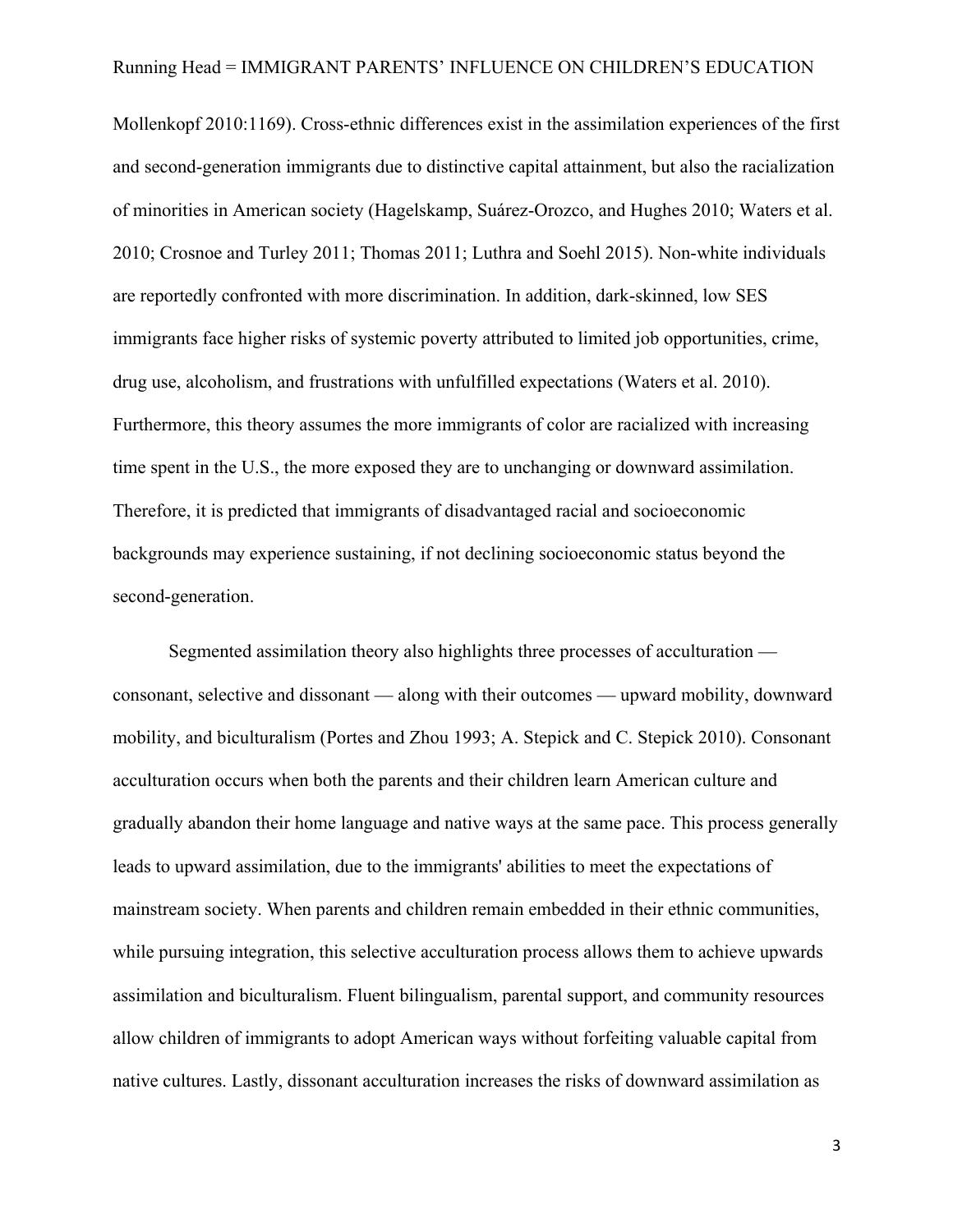children assimilate to U.S. society and lose native culture at a faster rate than parents. Navigating through racial discrimination, bifurcated labor markets, and often nihilistic inner-city youth culture without strong parental supervision affects the development of second-generation adolescents (A. Stepick and C. Stepick 2010). Therefore, lack of English proficiency hinders parental involvement outside of home and places children of immigrants at a higher risk of downward social mobility.

#### *Status Attainment Theory*

Similarly, the status attainment theory, introduced by Blau and Duncan (1967), links the relationship between an individual's success in social mobility to one's socioeconomic origins. It suggests that one's life chances are dependent on both achieved factors, such as educational attainment, and ascribed factors, such as parental educational attainment. Individuals with highly educated parents are socialized with forms of capital that are rich in amount and quality, consequently providing the children with more positive prospects when achieving their own life outcomes. The resources held by parents are transmitted intergenerationally to their children, can influence the children's life chances positively or negatively **—** meaning that the transmission of low-quality capital can result in downward intergenerational social mobility. Status attainment theory can also be applied towards non-tangible influences like parental aspirations. Recent research has suggested that higher parental aspirations held for immigrant children positively correlate with their eventual educational attainment (A. Stepick and C. Stepick 2010; Hagelskamp et al. 2010; Baum and Flores 2011; Crosnoe and Turley 2011; Feliciano and Lanuza 2016). In addition, parents' expectations for their children's educational attainment are dependent on their personal socioeconomic status (SES), cultural values, and educational attainment (Sewell, Haller, and Portes 1969; Alexander et al. 2014; Feliciano and Lanuza 2017).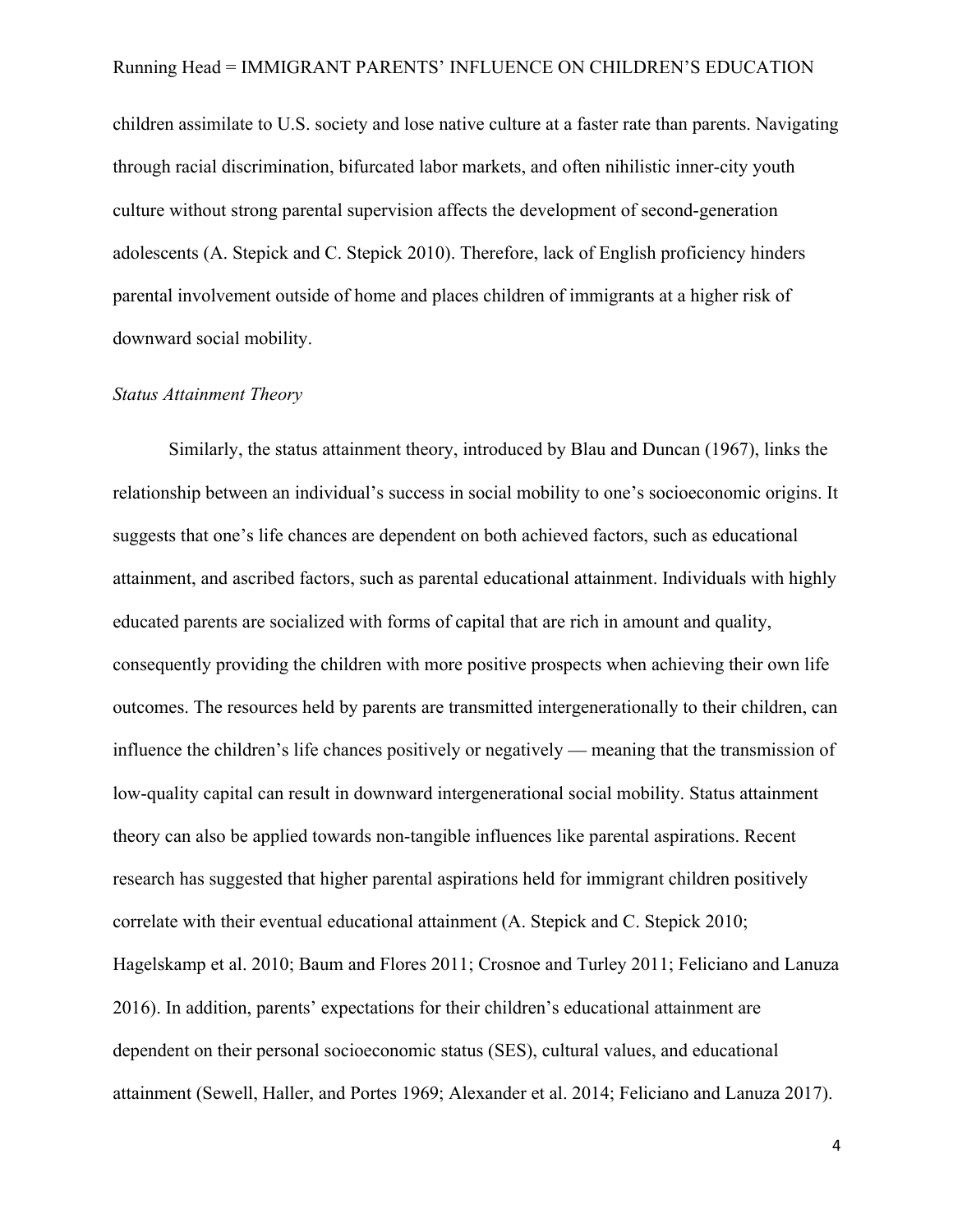As status attainment theory suggests, transferrable capital, like English proficiency and educational attainment, will affect parents' aspirations, and therefore influencing their children's academic achievements.

Despite the rich literature studying the intergenerational mobility of post-1965 immigrants with relations to parents' capital attainment, there is limited research studying the direct effects of parents' English proficiency and its relationship to the educational outcomes of second-generation children. Previous literature mainly focuses on transferrable capital such as educational attainment, income, and occupational prestige as main determinants of children's socioeconomic mobility. In addition, much of the existing research on linguistic capital focuses on the effects of bilingualism on the social mobility or identity-shaping experience of immigrant children (Thomas 2010; Pines, Kam, and Bernhold 2019; Kiang, Broome, Chan, Stein, Gonzalez, and Supple 2019). Therefore, this study will analyze the relationship between the English proficiency of immigrant parents and the highest level of school, expected of and completed by, their second-generation children. In addition, segmented assimilation theory will be tested through an analysis of the acculturation processes **—** consonant, selective, and dissonant **—** and their effects on the assimilation outcomes of the second-generation. Parental expectations of adolescent attainment are also examined under the status attainment theory to assess the strength in which parental aspirations is a reliable predictor of the children's eventual educational outcomes.

#### LITERATURE REVIEW

Different contexts in the adaptation process and transferring of capital between immigrants and their children explain the variation in immigrant experiences. Forms of capital immigrants hold pre-migration and post-migration could also significantly impact their narratives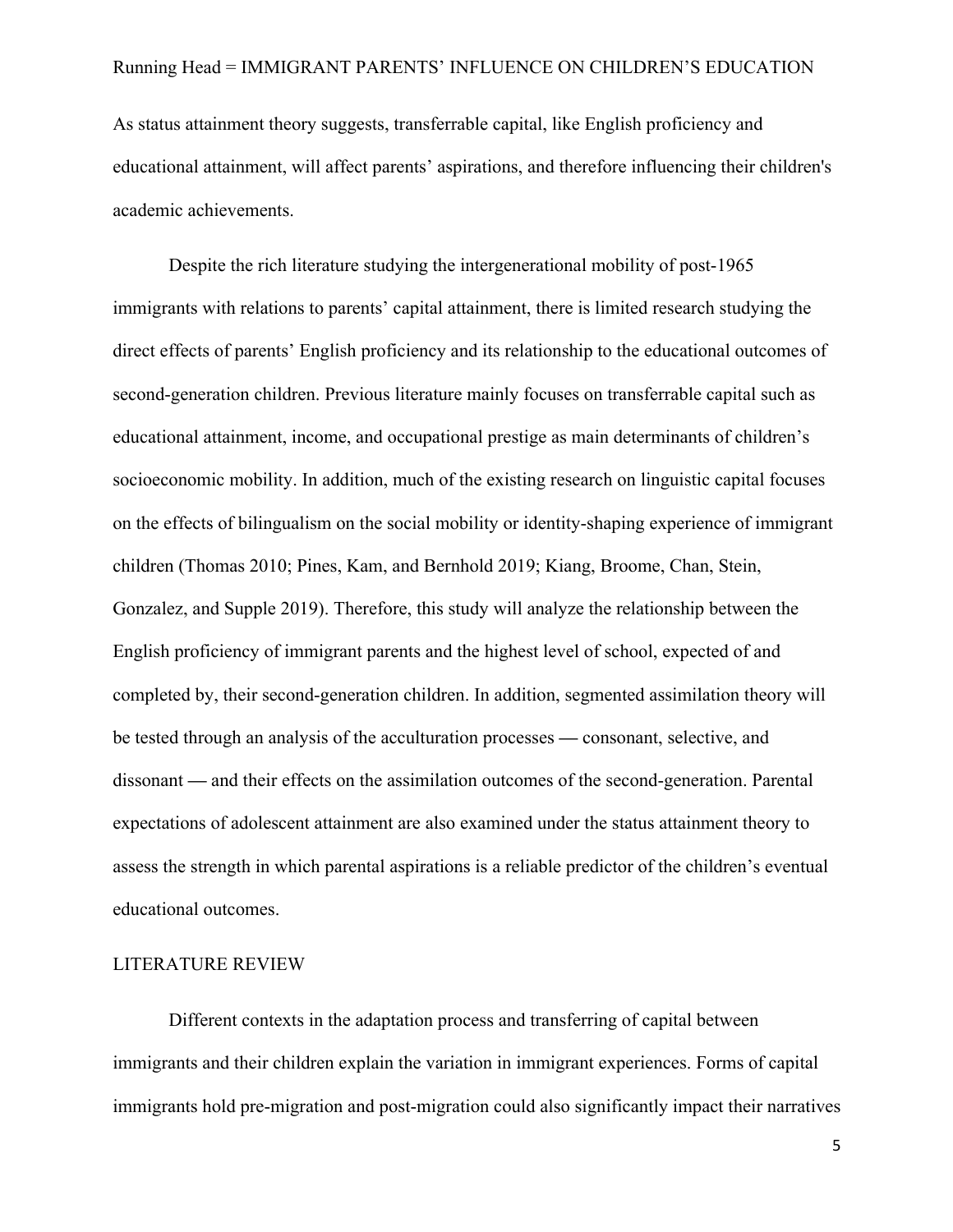and life chances. Based on this, I identified the following factors that affect the form of acculturation and educational attainment achieved by children of immigrants **—** parental educational attainment, parental aspirations, and English proficiency.

#### *Parental Educational Attainment*

One of the most commonly used determinants of socioeconomic status is parental educational attainment. Parents' level of schooling completed represents the amount of transferable capitals such as knowledge, skills, social ties, and values. According to numerous studies, immigrant parents' educational attainment is the most important predictor of children's educational and income outcomes (A. Stepick and C. Stepick 2010; Waters et al. 2010; Baum and Flores 2011). Consistent with segmented assimilation theory and status attainment theory, parents' educational attainment increases children's socioeconomic outcomes (A. Stepick and C. Stepick 2010; Lueck 2018). Luthra and Soehl (2015) also suggest that the strength of intergenerational transmission of education between immigrant parents and children are weaker in immigrant families than in native families and differs significantly among different immigrant groups. Even with highly educated parents, the second-generation may not reproduce such attainment. This is due to post-immigration barriers experienced by parents such as the loss of social status, unfamiliarity with U.S. education, and racial discrimination. Furthermore, parents' educational attainment and socioeconomic resources protect their children from dropping out of college or university. Children whose parents possess low educational attainment and income are less likely to complete their post-secondary degree (Waters et al. 2010; Baum and Flores 2011). Financial barriers, inadequate academic preparation, unrealistic expectations and limited information on choosing suitable institutions could interrupt the academic pursuits of such children (Rumbaut and Komaie 2010; Baum and Flores 2011; Dondero and Humphries 2016).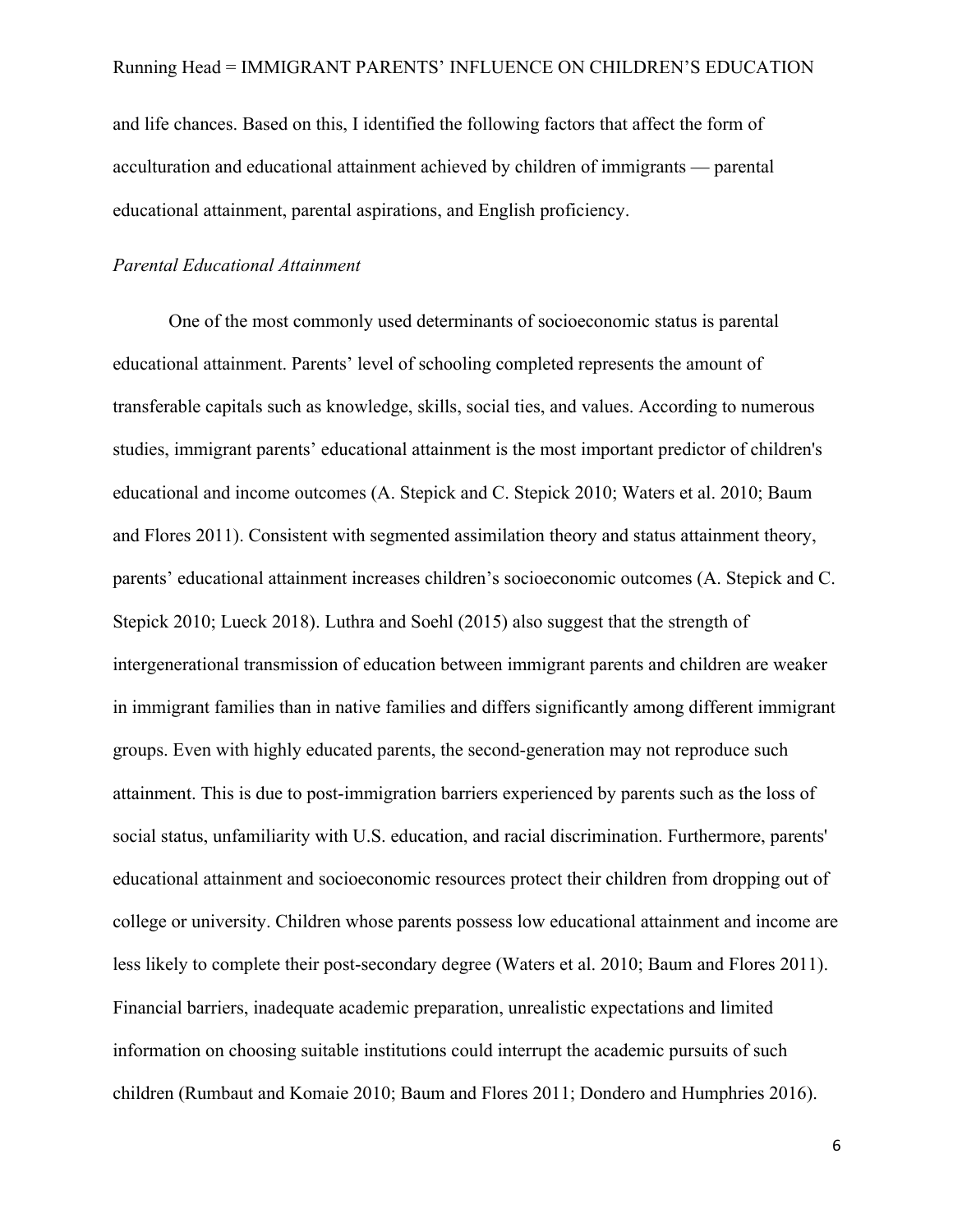Latinx immigrant families are less likely to save for their children's education after high school in comparison to U.S.-born white families (Dondero and Humphries 2016). In addition, the quality of support provided by less educated parents are limited due to their lack of experience with the education system, especially one in a foreign country. Their children are also often placed in low-income schools with limited resources and poor-quality classroom instructions prior to post-secondary education. In turn, the children arrive in college or university insufficiently equipped relative to their peers and are subjected to navigate through the barriers with little to no support.

Perceptions of immigrants on the basis of their education levels also affect the academic outcomes of their children. The "immigrant paradox" is an idea suggesting that immigrant children achieve higher educational outcomes than U.S.-born children or children with U.S.-born parents (Luthra and Soehl 2015; Feliciano and Lanuza 2017; Lee and Zhou 2017). For instance, Asians and African immigrant-origin youth experience higher levels of education than native youth (Crosnoe and Turley 2011). Although certain immigrant groups arrive in the U.S. with above-average educational attainment (Hagelskamp et al. 2010; Baum and Flores 2011; Feliciano and Lanuza 2017), immigrant status is not synonymous to increased levels of educational prestige. Rather, the paradox is largely an effect of U.S. immigration regulations that employ positive selection **—** the preferential admission of capital-rich individuals to fulfill demand for highly-skilled labor in the market (Rumbaut and Komaie 2010; Baum and Flores 2011; Crosnoe and Turley 2011; Dhingra 2018). Such individuals cannot serve as accurate representations of their native populations, since they are often better educated relative to the average educational attainment levels of their native countries. Furthermore, Feliciano and Lanuza (2017) argued that when parental attainment is placed in the context of the immigrant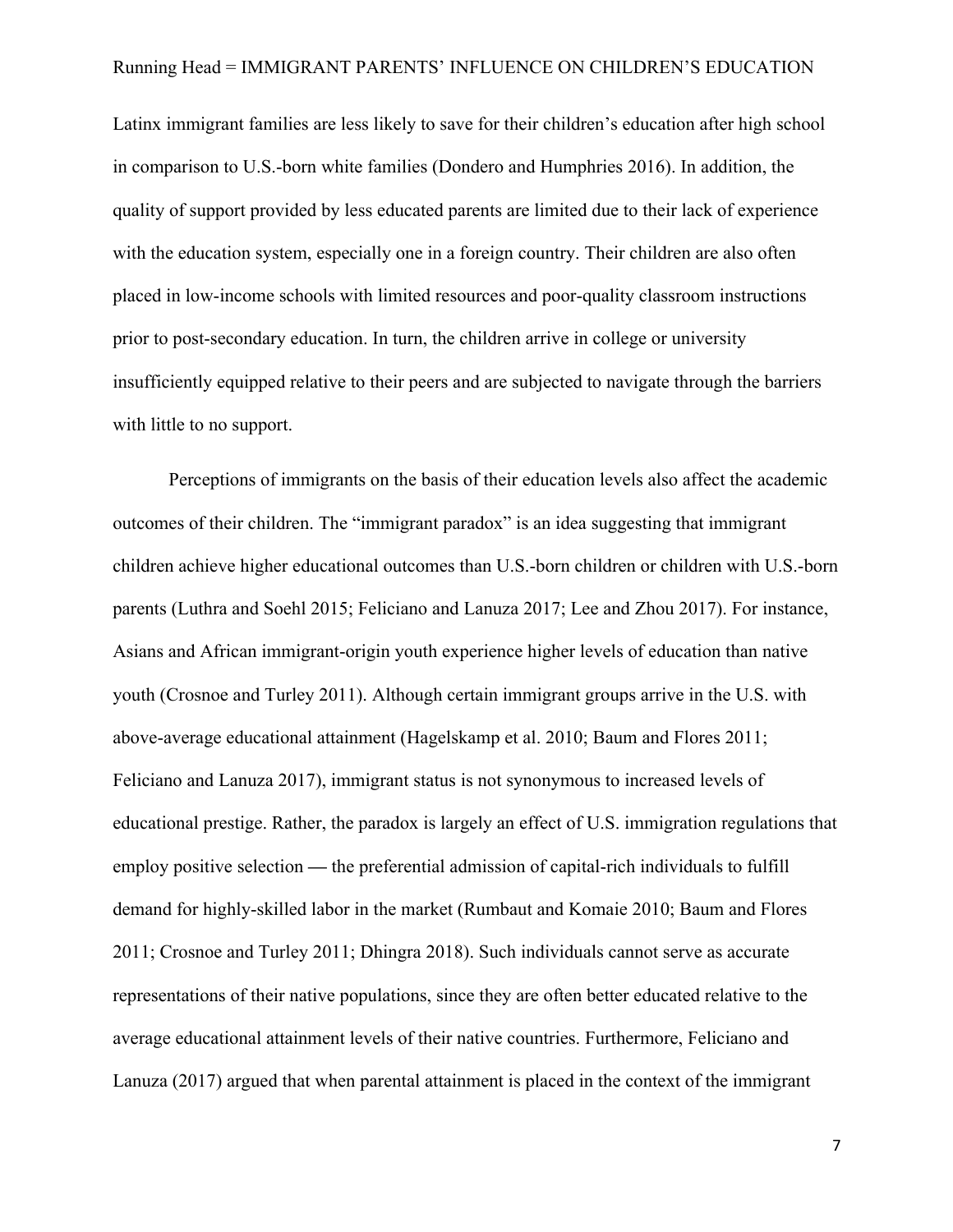parents' home countries, it is evident that no immigrant group is experiencing upward mobility. In reality, children of immigrants are recreating the attainment levels achieved by their parents prior to their move to the United States.

#### *Parental Aspirations*

Parents transmit their experiences and worldviews to their children, who make strategic decisions based on the information given (Langenkamp 2019). Therefore, their future prospects and support for their children's academic achievements are crucial to their children's educational outcomes. Immigrant parents have been found to possess and maintain equal or greater degrees of expectations for their children's education along with values emphasizing education, relative to native-born parents (A. Stepick and C. Stepick 2010; Hagelskamp et al. 2010; Raleigh and Kao 2010). Also, less educated immigrant mothers report higher aspirations than their higher educated peers (Cherng and Ho 2018), suggesting that parental expectations cut across family socioeconomic status differences among the immigrant population. Aligning with status attainment theory, higher level of aspirations held by immigrant parents reportedly predict higher levels of educational attainment of their children (A. Stepick and C. Stepick 2010; Hagelskamp et al. 2010; Baum and Flores 2011; Crosnoe and Turley 2011; Langenkamp 2019).

Despite limitations associated with immigrant status, the promising outlooks parents hold for their children's academic achievements could be attributed to "immigrant optimism". In other words, immigrant status positively affects parental aspirations (Raleigh and Kao 2010). Many immigrants move to the United States seeking a better life for themselves and their children, therefore they are driven to realize their motivations for migration. For some immigrant ethnic minorities, their aspirations are less affected by the structural oppression existent in U.S. society as a result of racialization. Therefore, the promises of the American Dream are still deeply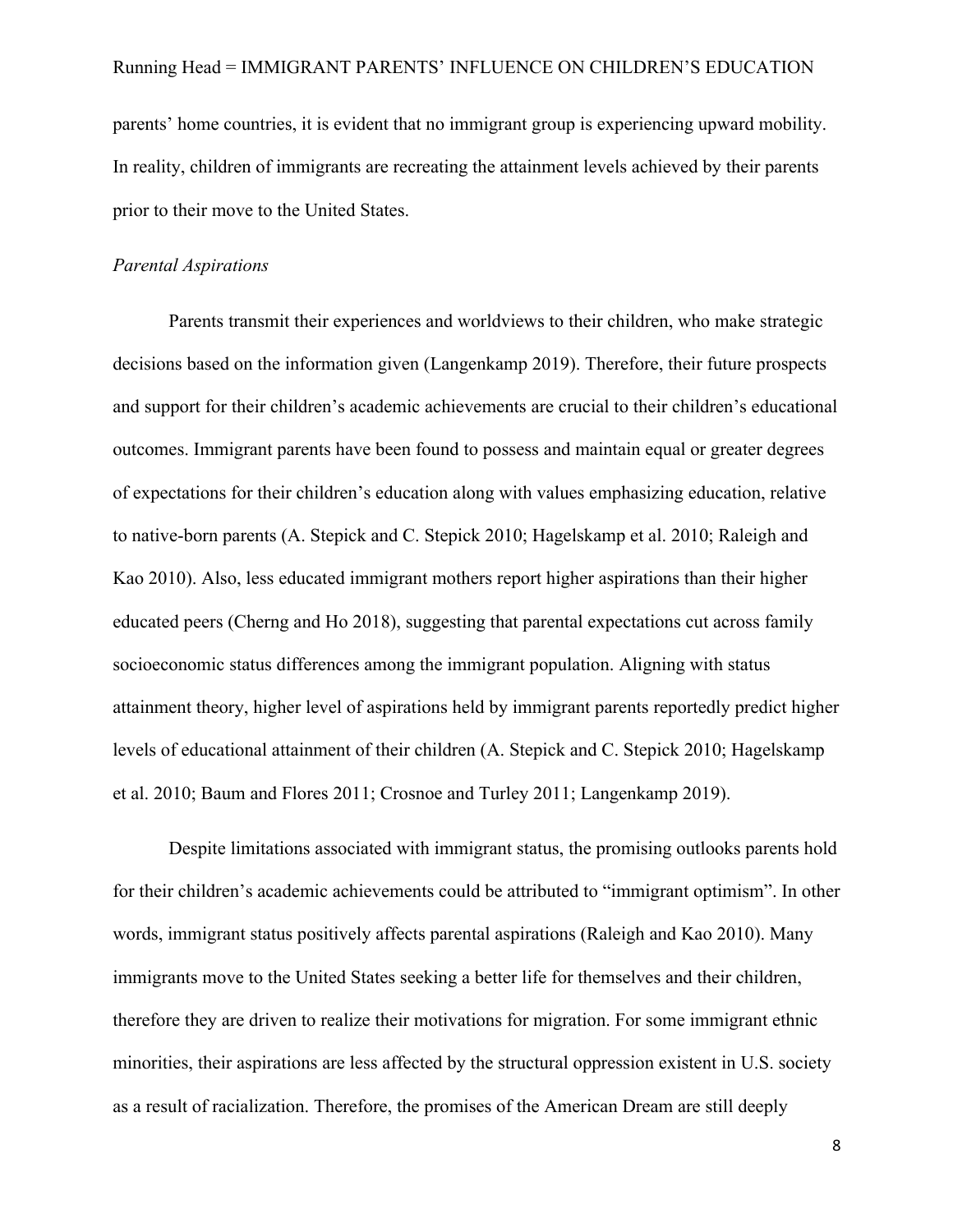embedded in the ideologies of many Latinx and Black families (Feliciano and Lanuza 2016; Langenkamp 2019). To fulfill their motivations and cultivate better life chances for their children, the parents turn to education (Santiago et al 2014; Dhingra 2018; Langenkamp 2019). In one study, Hagelskamp et al. (2010) found that the frequency in which parents cite schooling as a reason for migration positively affects children's grades in school. Parents' focus on education motivates them to invest in boosting their children's academic achievements. Measures such as residing in neighborhoods with high-performing schools, signing up for afterschool programming, saving for college, and allocating family time help promote success in school (Hagelskamp et al. 2010; Crosnoe and Turley 2011). Determined to succeed in their new society, immigrant families possess higher expectations for their children, allowing them to provide adequate support for the achievement of their children's educational objectives.

Cultural values such as familism — an ideology that places family before self and fosters a sense of obligation to family — is prevalent among immigrant children and influences their academic achievements in relation to parental aspirations (Hagelskamp et al. 2010; Rumbaut and Komaie 2010; Baum and Flores 2011; Roche et al. 2012). For instance, Latinx immigrant families emphasize the importance of being responsible, working hard, and giving back to the family. In East Asian households, filial piety encompasses the similar values of being respectful and dutiful towards one's parents. As parents instill collectivist values from their native cultures in the household, their children are more likely to view family as a support structure and motivation to perform better academically (Roche et al. 2012; Santiago et al. 2014). In addition, immigrant children hold higher expectations for themselves and attain higher achievements to compensate for family sacrifices as a result of migration (Feliciano and Lanuza 2016). In contrast, Santiago et al. (2014) found that independence, material success, competition, and other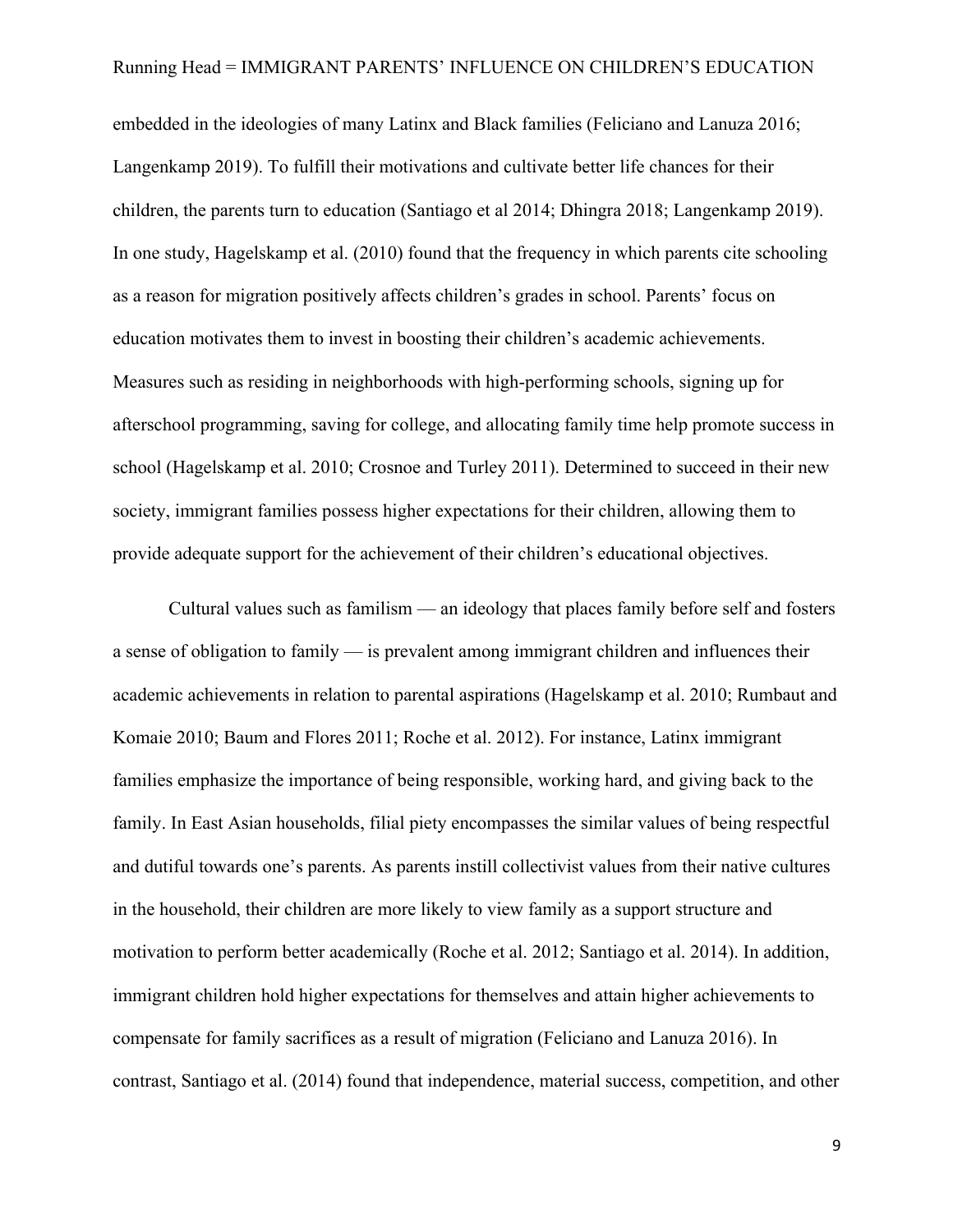individualistic values prevalent in U.S. culture are associated with lower grades among the second-generation. Other cultural assets such as the preservation of the native tongue and English proficiency along with familism values also predicts higher levels of attainment for the children (Raleigh and Kao 2010; Roche et al. 2012; Feliciano and Lanuza 2016). High levels of parental aspirations for children's educational attainment promote a motivational environment for the academic success of second-generation immigrants.

#### *English Proficiency*

In an English-dominant society, limited English proficiency is a significant barrier to success for immigrant students. English ability is often used as an assessment of immigrants' assimilation outcomes in the United States. Therefore, life chances of immigrant children are also dependent on the English proficiency of their parents. In one study, Thomas (2011) found that White immigrants are most likely to have English proficient head of households among all immigrant groups. In addition, Black immigrant families fare better than their Asian and Latinx counterparts. Also, levels of proficiency are lowest among children of immigrants with origins in Arabic and Portuguese-speaking countries (Thomas 2010; Thomas 2011). This disparity possibly results from the prevalence of English in immigrants' home countries, as most European and African regions have prominent English-speaking populations. Previous literature indicates that parents with limited English proficiency are less involved in their children's schooling (Han et al. 2012; Chergn and Ho; Glick, Walker, and Luz 2013). Due to language barriers, they lack sufficient knowledge of the education system and the means to communicate efficiently with school faculty and staff. Thus, they may be discouraged from attending important school events like parent-teacher conferences. In regard to schoolwork, they are also less likely to provide quality academic support to their children. Low English proficiency prohibits parents from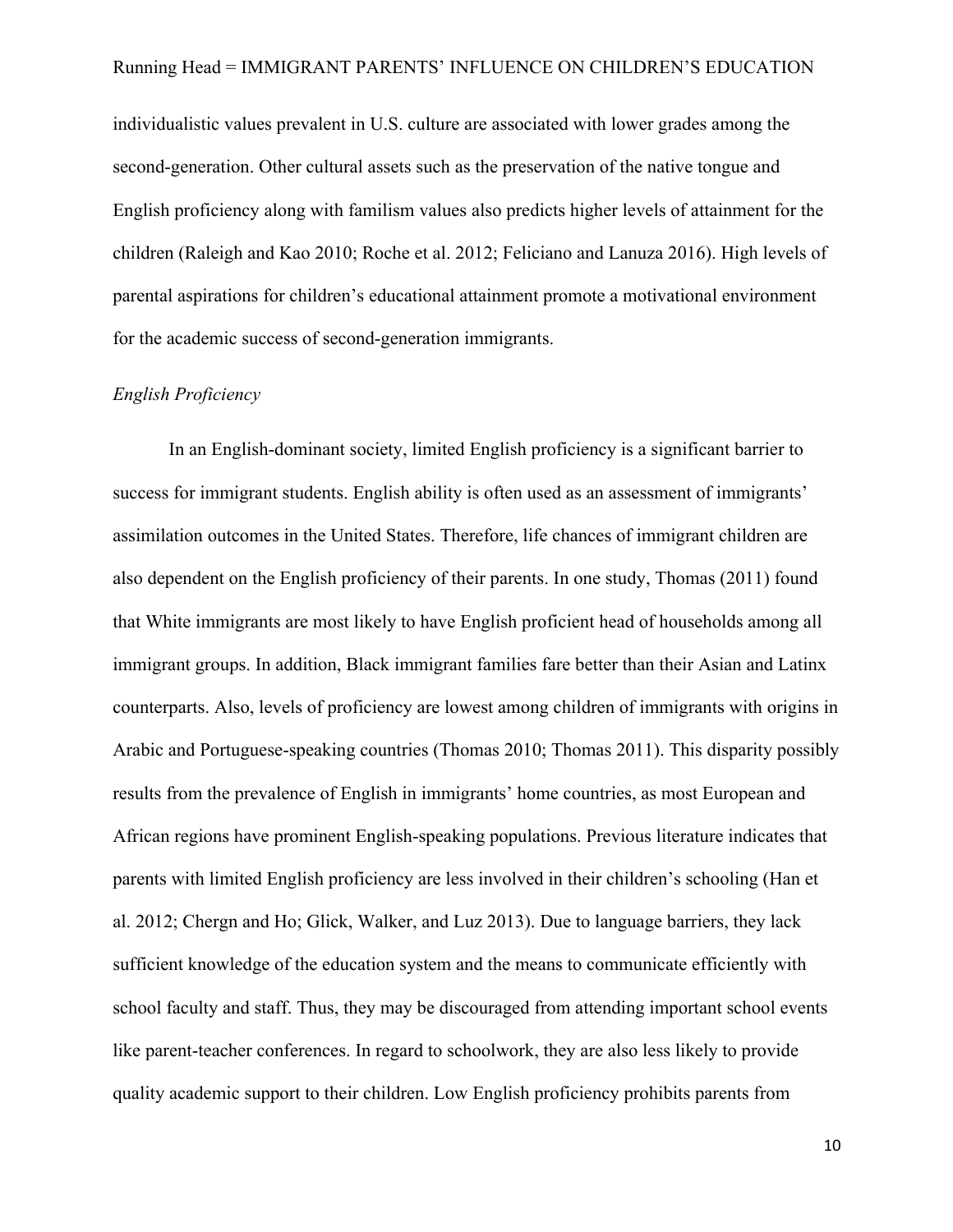making well-informed decisions about their children's education. Hence, children with LEP parents are often forced to navigate the education with limited parental support and supervision.

As suggested by segmented assimilation theory, second-generation immigrants face greater risks of downward mobility when they experience dissonant assimilation **—** a process in which parents display weaker English proficiency and assimilate at a slower pace than their children (Portes and Zhou 1993; A. Stepick and C. Stepick 2010). The parents' struggle with English learning force children to adapt to the mainstream society with limited familial support (Glick et al. 2013; Nawyn, Gjokaj, Agbényiga, and Grace 2012). Over time, as parents become increasingly dependent on their children for language assistance, they begin to surrender their power and delegate tasks traditionally performed by the head of the household to the adolescents. This role reversal, also known as language brokering, is not merely a process of linguistic translation but also represents a mediation of cross-cultural exchanges and a navigation of the unique power dynamics within the parent-child relationship (Gans 2009; Weisskirch 2013). According to Weisskirch (2013), language brokering immigrant children present high levels of efficacy and self-esteem, and such attributes increase along with increases in the frequency of brokering. However, they also reported burdensome feelings and parent-child conflicts if they felt that their contributions are not recognized or are taken for granted by their parents. Furthermore, language brokering can become a hindrance to educational attainment when immigrant parents become excessively dependent (Feliciano 2012; Feliciano and Lanuza 2016). Rumbaut and Komaie (2010) found that a majority of second-generation youth are providing significant financial support to their parents. As a result, such immigrant adolescents may have less time dedicated to schoolwork, or even prioritize paid work over education. In addition, youth may be limited in their choice of colleges as they would prefer to stay closer to home or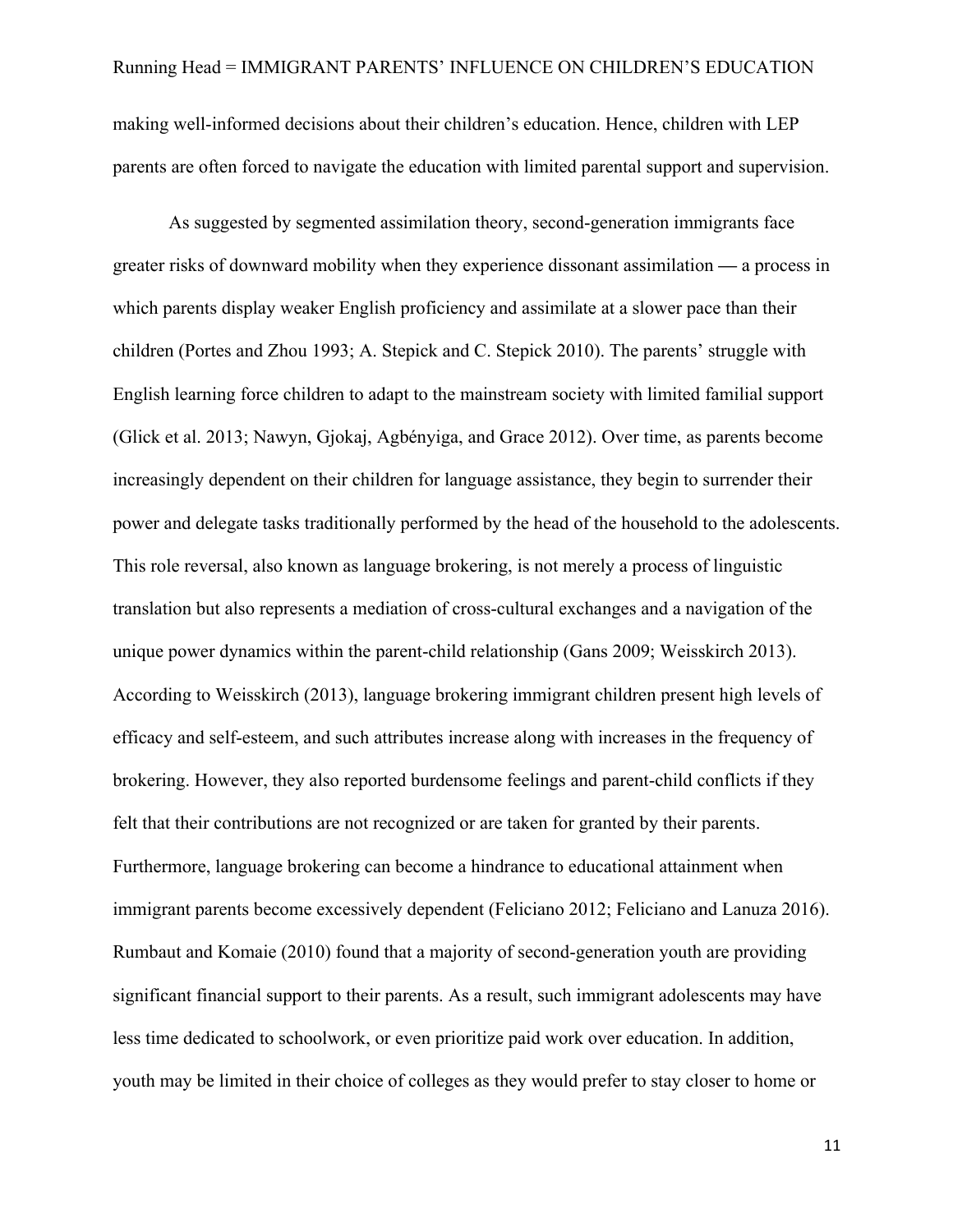receive little support in the college application process (Feliciano and Lanuza 2016). Familism is a positive incentive for children with high SES parents, but it can also become an obstacle for children with parents of low English proficiency.

Recent analyses of assimilation mainly focus on the effects of parents' educational and economic resources on intergenerational educational mobility. Meanwhile, parents' English language ability is only considered as a secondary factor for the educational outcomes of secondgeneration children. Hence, this study seeks to examine parental English proficiency as a direct predictor of parents' expectations of their children's education and children's actual educational attainment. In addition, the influence of parental aspirations on children's academic achievements will also be analyzed.

#### RESEARCH METHODS

This study used the Children of Immigrants Longitudinal Study (CILS) database (Portes and Rumbaut 1992) — a longitudinal study designed to examine the adaptation process of the immigrant Second-generation. CILS was conducted in three waves in 1992, 1995, and 2006 to a sample of children of immigrants attending the  $8<sup>th</sup>$  and  $9<sup>th</sup>$  grade in public and private schools in Miami/ Ft. Lauderdale, Florida and San Diego, California. Children of immigrants or secondgeneration immigrants are defined as children with at least one foreign-born parent or foreignborn children brought to the U.S. at a young age. In addition, 54 percent of the interviews were conducted in Miami/Ft. Lauderdale and 46 percent in San Diego. The sample size was 5,262 respondents from 77 different nationalities, and is evenly divided by sex, year in school, and birth status. All three waves were distributed mostly via self-administered questionnaires in school. The first survey intended to gather baseline information on the respondent population and the second wave follow up survey was given when most respondents were about to graduate high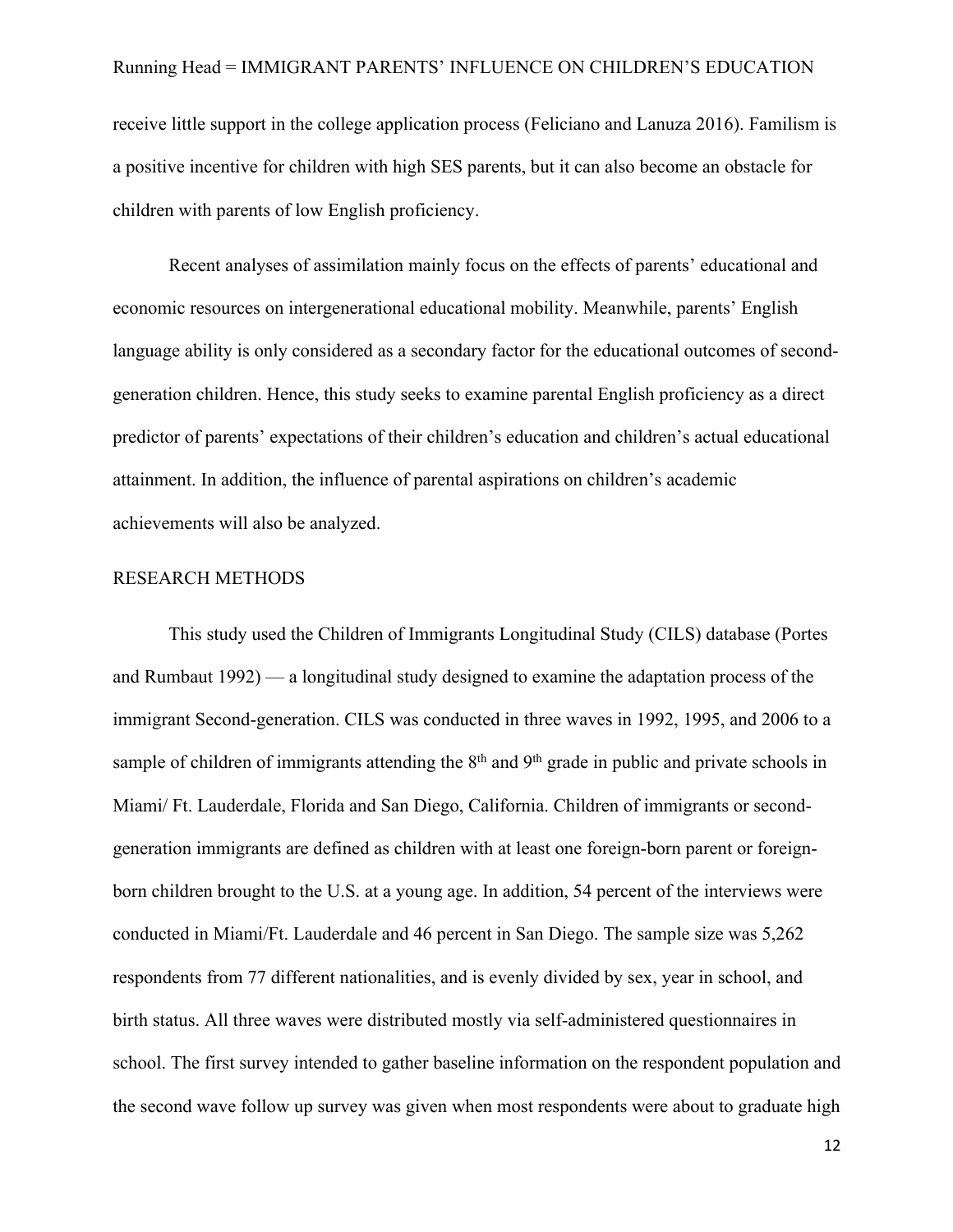school to assess levels of adaptation such as language knowledge/ preference and educational achievement. The second wave also included a parental survey with face-to-face interviews that were conducted mostly at home in six different foreign languages – due to the limited English proficiency of many parents – drawing 2,442 parents or 46 percent of the student sample. The last survey in 2006 was conducted when the respondents had reached early adulthood – at average age 24 – using a combination of mailed questionnaires, telephone, and in-person interviews. This 2006 survey retrieved 3,613 respondents representing 69 percent of the original sample and 84 percent of the second survey.

For the purpose of this study, a subset was created from the original CILS data to only include respondents who participated in all three waves of the student survey and whose parents were involved in the parental interviews. As a result, 32 percent  $(N = 1,668)$  of the original sample was gathered. Of this subset sample, 50.8 percent identify as Latin American, 39 percent as Asian, 8.5 percent as West Indian, 1.2 percent as European/ Canadian, and 0.6 percent as Middle Eastern/ African. The top five national origins represented are Cuban, Filipino, Mexican, Vietnamese, and Nicaraguan.

#### *Independent Variable*

The independent variable used in this study is parents' English proficiency. In the parental survey conducted in 1995, respondents were asked to rate their English proficiency in terms of four categories: understanding, reading, speaking, and writing. The values are 1 for Not at all, 2 for A little, 3 for Well, and 4 for Very well. The exact four questions were also asked of the respondent but in their assessment of the English proficiency of their spouse/ partner. To better understand the overall influences of the English proficiency within a household, I combined and averaged all eight variables that assessed the English ability of the parents and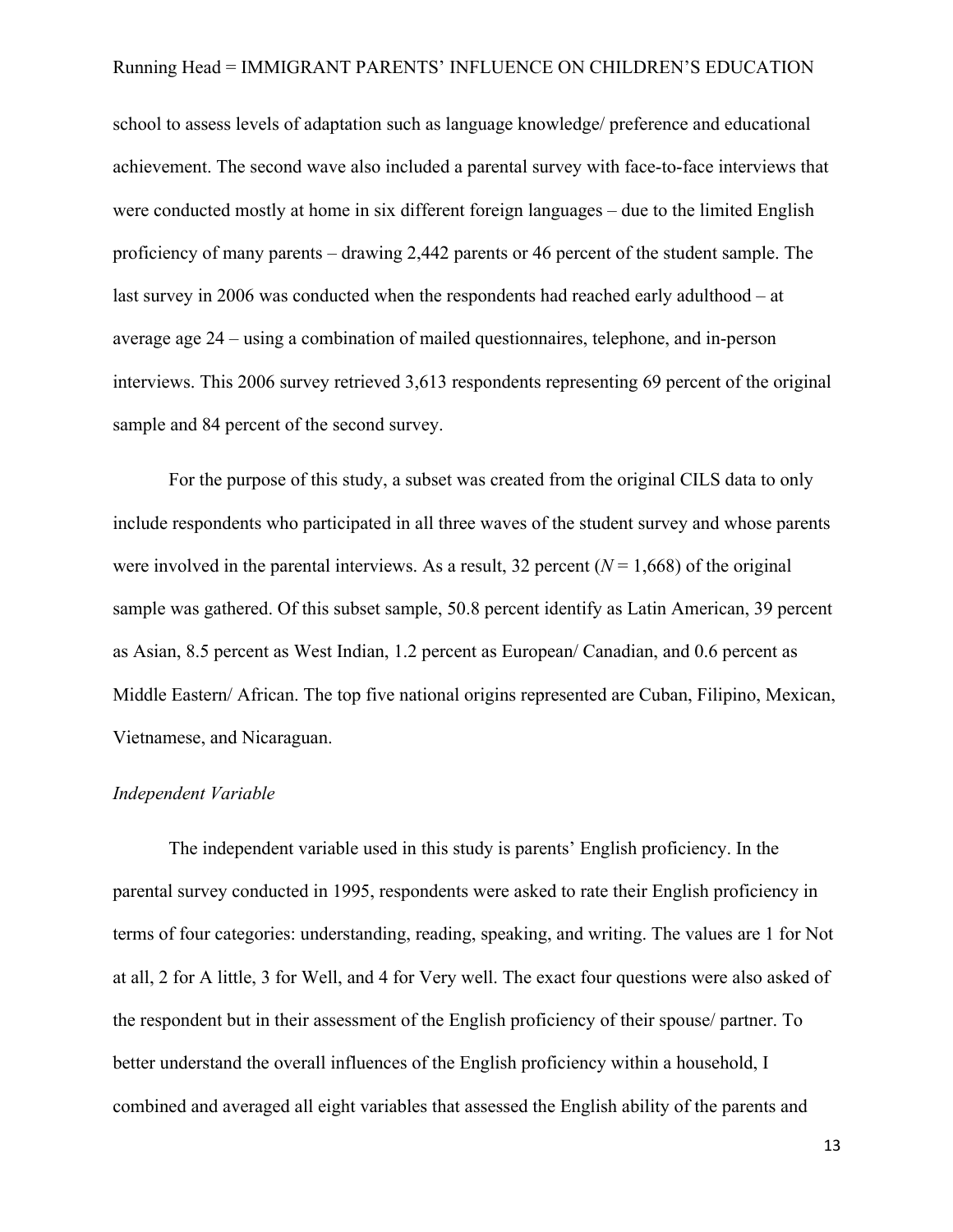their spouse/ partner. The new index now reports the English proficiency of both parents or of the one parent respondent (in the case of a missing spouse/ partner) as a continuous ratio variable with values 1 as Not at all, 2 as A little, 3 as Well, and 4 as Very well.

#### *Dependent Variables*

This study will analyze two dependent variables: parental expectations and children's actual educational attainment. In the parental survey, respondents were asked to indicate the highest level of education they think their children will realistically achieve. The values were 1 for Eighth grade or less, 2 for Beyond eighth grade, but no diploma, 3 for High school graduate, 4 for Less than one year of vocational, business, or trade school, and 5 for One to two years of vocational, business, or trade school, 6 for More than two years of vocational, business, or trade school, 7 for Less than two years of college, 8 for Two or more years of college, 9 for College graduate, 10 for Master's degree or equivalent, and 11 for Professional, doctoral, or other advanced degree. The second dependent variable is the respondent's highest level of schooling completed at the time the third wave of the survey was administered. The values are 1 for Some high school (no diploma), 2 for Graduated from high school, 3 for 1-2 years of post-high school vocational training or college, 4 for Graduated from 2-year college or vocational school (e.g. Associate Degree), 5 for 3 or more years of college (no degree yet), 6 for Graduated from 4/5 year-college (e.g. Bachelor's degree), 7 for Some graduate school (no degree yet), 8 for Master's degree, 9 for Professional or doctorate degree (Jd, Md, Dds, Phd), and 10 for Other. Due to the ambiguity of the response option "other", I recoded and excluded the value from this variable.

#### *Control Variables*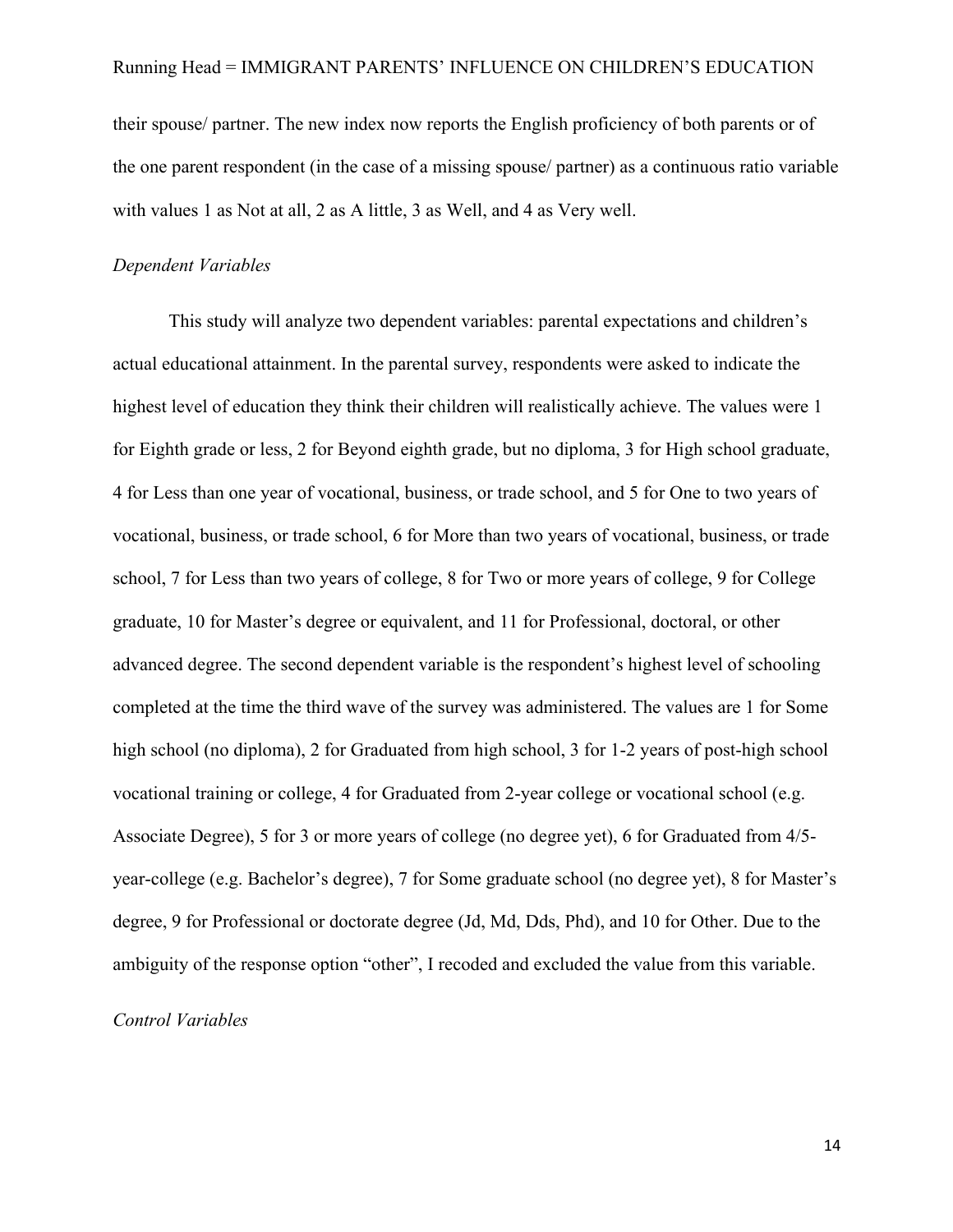I controlled for parents' educational attainment, children's length of stay in the United States (at the time of the first survey), and children's sex. Parental educational attainment was made into an index with the average of the highest degree of schooling completed by the parent respondent and their spouse/ partner, similar to the English proficiency index. This allows for an examination of the combined educational outcomes of both parents and their influence on the achievement of their children. In addition, parent respondents with missing spouse/ partner data were only assessed based on their own responses. The values are continuous with 0 for No schooling, 1 for Eighth grade or less, 2 for Beyond eighth grade, but no diploma, 3 for High school graduate, 4 for Less than one year of vocational, business, or trade school, and 5 for One to two years of vocational, business, or trade school, 6 for More than two years of vocational, business, or trade school, 7 for Less than two years of college, 8 for Two or more years of college, 9 for College graduate, 10 for Master's degree or equivalent, and 11 for Professional, doctoral, or other advanced degree. The variable for the children's length of stay in the United States was reverse coded into 1 for Less than five years, 2 for Five to nine years, 3 for Ten years of more, and 4 for All my life. Lastly, the children's sex variable was recoded into 0 for men and 1 for women.

#### FINDINGS

#### *Univariate Results*

Table 1 displays the means, median, and standard deviations for all of the variables. The distribution of the independent variable, parents' level of English proficiency, is shown in Figure 1. The most prevalent reported level of proficiency is four or "very well" at 27.5 percent, with three or "well" as the second most popular response at 13.8 percent. The mean is 2.90 and the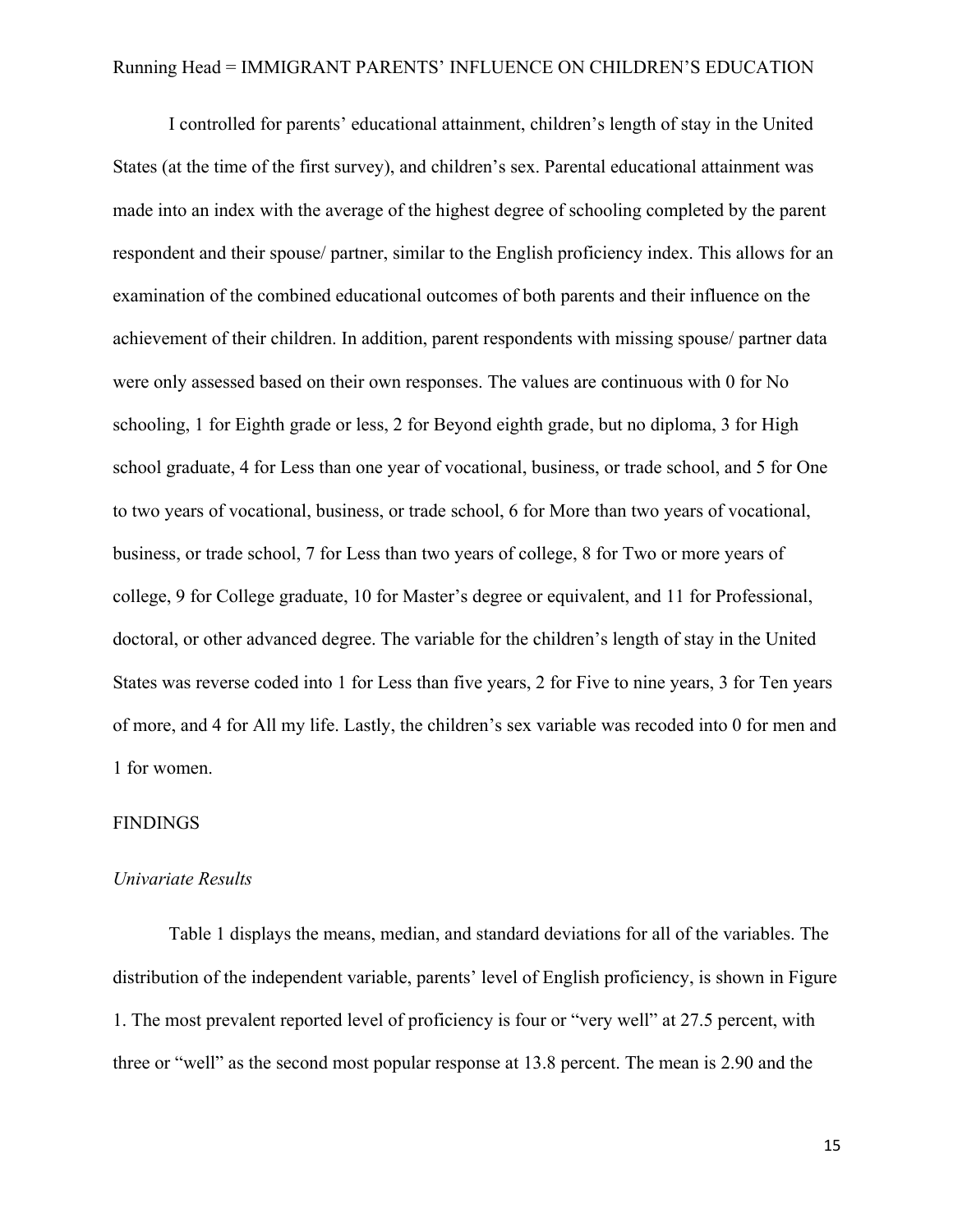standard deviation is 0.93, meaning that two thirds of the parents self-reported "not well" to "very well" English proficiency.

> \*\*\*Insert Table 1 here\*\*\* \*\*\*Insert Figure 1 here\*\*\*

Figure 2 shows the distribution of the dependent variable – parents' aspirations for the highest level of education their children will attain. Most parents reported high levels of expectations with 38.1 percent expecting the completion of a four- or five-year degree program or the equivalent of a bachelor's degree, 17.9 percent expecting a master's degree or equivalent, and 20.6 percent expecting a professional, doctoral, or other advanced degree. According to Table 1, the mean and median reflect the same level of expected attainment as the modal response. In addition, two thirds of the parental aspirations fall between less than two years of college and a professional, doctoral, or other advanced degree.

## \*\*\*Insert Figure 2 here\*\*\*

The second dependent variable – the children's highest level of education attained – is depicted in Figure 3 with the largest percentage of students completing a four- or five-year degree program at 22.7 percent. The average number of students graduated from a two-year college or vocational training program, earning the equivalent of an associate degree. The median response is three or more years of college education with no degree yet. The standard deviation of 1.93 suggests that 66 percent of the child respondents has the highest level of educational attainment ranging from one- to two-years of college or vocational training to the completion of a four- or five-year college.

\*\*\*Insert Figure 3 here\*\*\*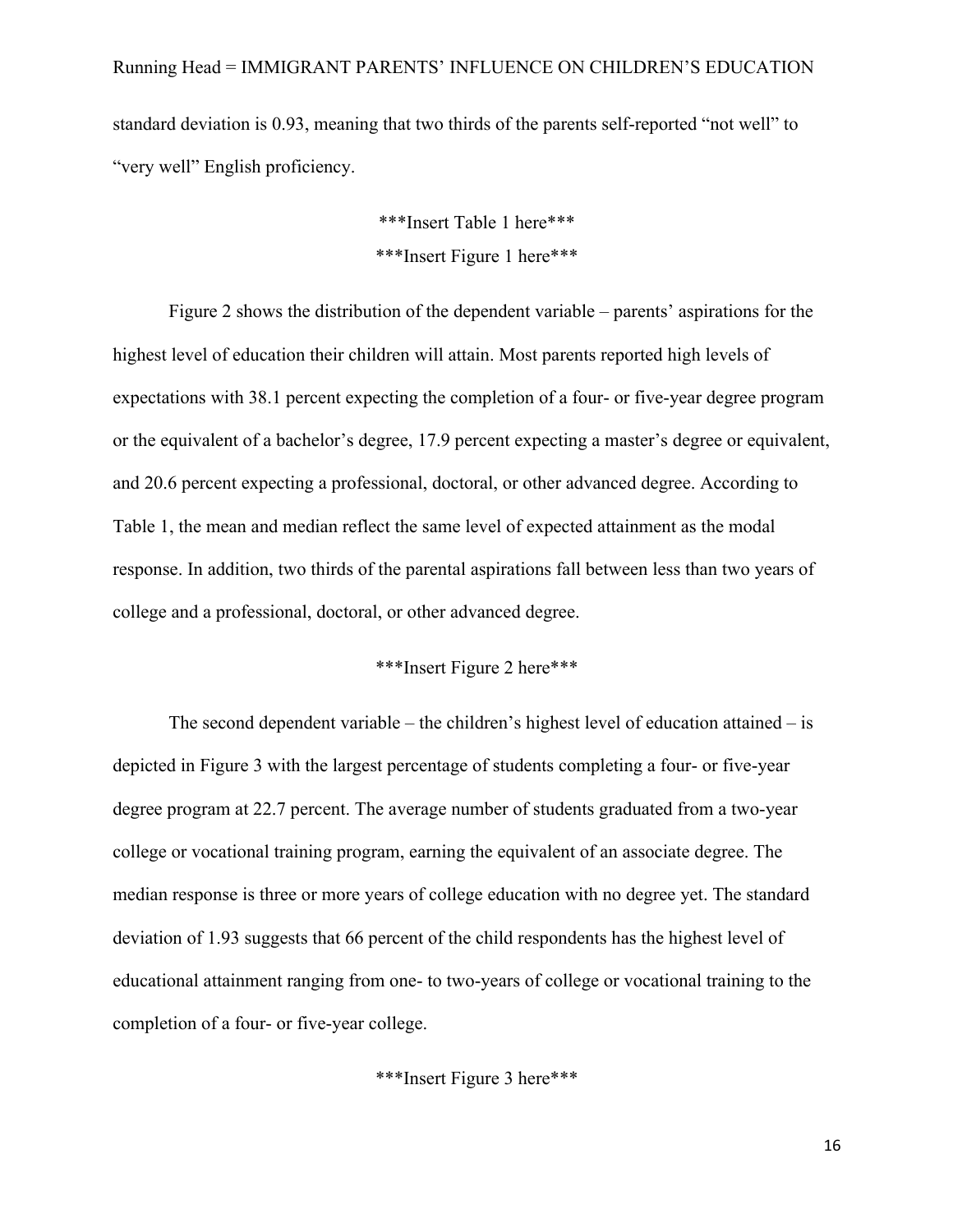The control variable, parents' highest level of educational attainment is shown in Figure 4. The modal response for the educational attainment of immigrant parents is completing the eighth grade or less years of schooling. Both the mean and median indicate an educational attainment level of one- to two-years of vocational, business, or trade school. The standard deviation demonstrates that two thirds of the parents have attained education ranging from beyond the 8<sup>th</sup> grade with no high school diploma to two or more years of college.

#### \*\*\*Insert Figure 4 here\*\*\*

The second control variable, the duration in which the child respondent has been living in the United States is depicted in Figure 5. The most common response is "all my life" with 44.2 percent, suggesting that these children are native-born U.S. citizens. On average, respondents have reportedly lived in the United States for ten or more years, which is also consistent with the median response. Two thirds of the children have lived in the U.S. from five to nine years to their entire lives, as indicated by the standard deviation of 0.92.

#### \*\*\*Insert Figure 5 here\*\*\*

The last control variable, shown in Figure 6, is the sex of the children. 52.8 percent of the respondents self-identifies as women, and 47.2 percent self-identifies as men.

#### \*\*\*Insert Figure 6 here\*\*\*

#### *Bivariate Results*

The correlation of all variables is demonstrated in Table 2. There is no indication of a multicollinearity issue because the strength of the relationships for all variables is under 0.75. All variables are tested at both the  $p < .05^*$  and  $p < .01^{**}$  level, given the size of the sample.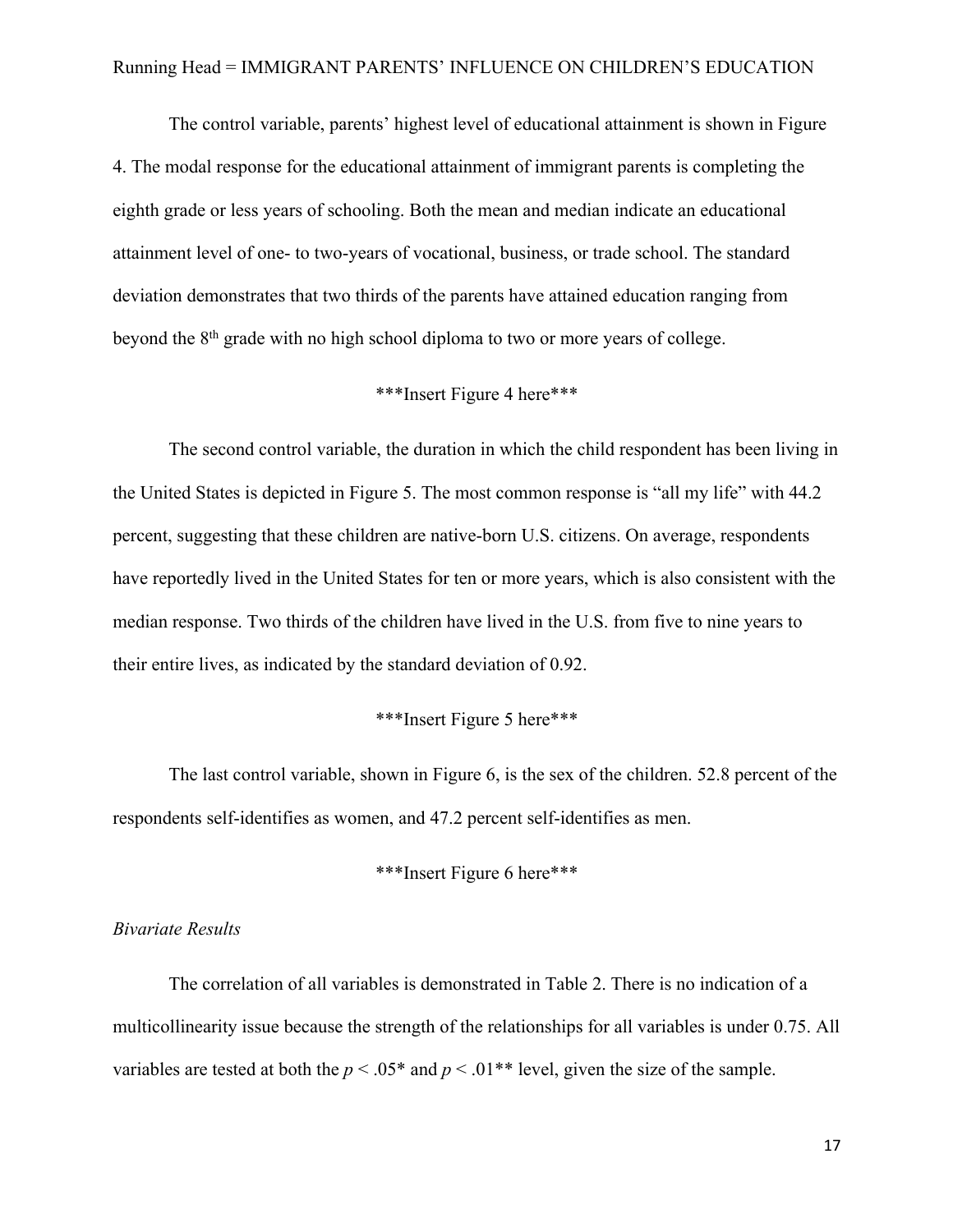*Children's Educational Attainment* There is a weak to moderate, positive, and statistically significant relationship between parents' expectations and children's educational attainment. This indicates that the higher the level of education parents expect their children to achieve, the higher the level of schooling is completed by the children. There is a positive, weak, and statistically significant relationship between parents' English proficiency and children's educational attainment. The higher the level of English fluency reported by parents, the higher the level of education completed by their children. There is a positive, weak to moderate, and statistically significant relationship between parents' educational attainment and children's educational attainment. The more schooling completed by the parents also suggests more schooling completed by their children. There is a very weak, positive, and statistically significant relationship between children's duration in the U.S. and their educational attainment. The more time children spend living in the United States, the higher the level of education they complete. There is a very weak, positive, and statistically significant association between children's sex and their educational attainment. Women are more likely to complete higher levels of education than men.

*Parental Expectations* There is a weak to moderate, positive, and statistically significant relationship between parents' English proficiency and their aspirations. In other words, the more proficient they are in English, the higher the level of schooling they will expect their children to complete. There is a weak to moderate, positive, and statistically significant relationship between parents' educational attainment and their expectations. The higher the level of education completed by the parents, the higher the level of education they will expect from their children. There is a positive, very weak, and statistically significant relationship between children's duration in the United States and parents' aspirations. It shows that the longer the children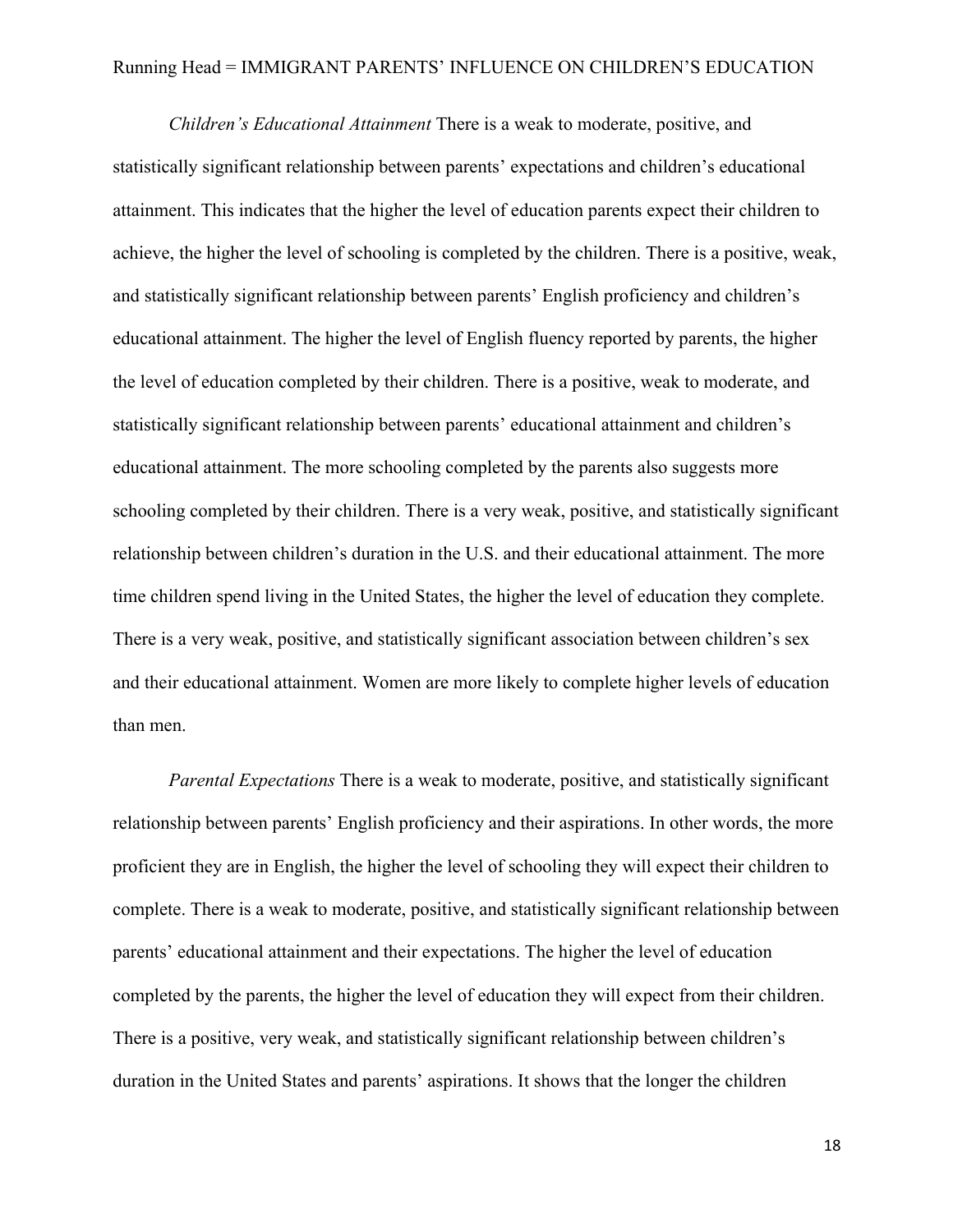spends living in the U.S., the higher the level of schooling the parents expect from their children. There is no statistically significant association between the children's self-identified sex and parental expectations.

*Parental English Proficiency* Of all variables, parents' educational attainment and English proficiency share the strongest statistically significant relationship ( $r = .641$ ,  $p < .01$ ). The moderate to strong, positive relationship suggests that the higher the level of education attained by the parents, the more proficient they are in English. There is a moderate, positive, and statistically significant relationship between children's duration in the U.S. and parent's English proficiency. The more time the children spend living in the U.S., the more fluent their parents are in English. There is no statistically significant relationship between sex of the children and parents' English proficiency.

*Control variables* There is a statistically significant relationship between children's time spent in the U.S. and the parents' educational attainment. The longer the children lived in the United States, the higher the level of schooling completed by the parents. There is no statistically significant relationship between the children's sex and the educational attainment of their parents. There is a negative, very weak, and statistically significant relationship between children's time living in the U.S. and their sex. Men are more likely to have spent longer time in the United States.

#### \*\*\*Insert Table 2 here\*\*\*

#### *Multivariate Results*

Table 3 displays the three models of the multivariate regression analyses. Model 1 shows the regression of parental expectations on all variables, Model 2 shows the children's educational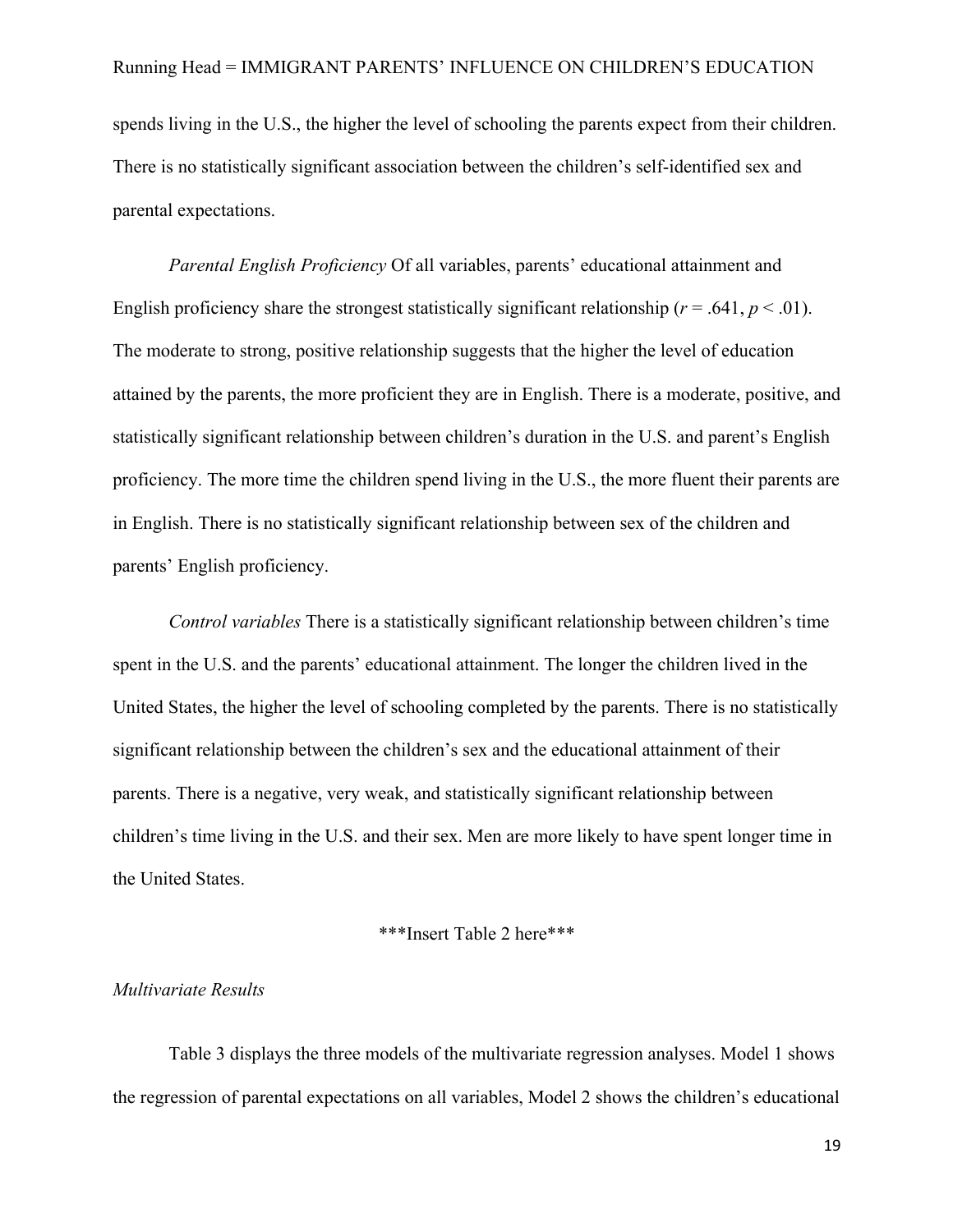attainment on all variables, and Model 3 shows the children's educational attainment on all variables, including parental expectation. All 3 regression models are statistically significant at the  $p < .001$  level.

\*\*\*Insert Table 3\*\*\*

As shown in Model 1 ( $F = 49.625$ ,  $p < .001$ ), the  $R^2$  of .107 indicates that 10.7 percent of the variability in parents' expectations can be explained by their English proficiency and 3 control variables. Parents' level of English proficiency are statistically significant predictors of their aspirations. The positive relationship suggests that the more proficient parents are in English, the higher the level of expectations they hold for their children's education ( $\beta$  = .078, *p*  $\leq$  0.05). This finding demonstrates that Hypothesis (1) is true at the *p*  $\leq$  0.05 but not *p*  $\leq$  0.01 level. Within Model 1, the strongest statistically significant relationship is between parents' attained education and their aspirations ( $\beta$  = .264,  $p$  < .01), meaning that the higher the level of schooling completed by the parents, the higher they will expect of their children's educational attainment. Being a woman has a positive and statistically significant relationship with parental aspiration ( $\beta$  = .054,  $p$  < .01), suggesting that parents hold higher expectations for their daughters than sons. There is no statistically significant relationship between children's duration in the United States and their parents' aspirations.

Model 2 ( $F = 46.169$ ,  $p < .001$ ) shows that 10 percent of the variability in the children's educational attainment can be explained by their parents' English proficiency and 3 control variables ( $R^2$ =.100). The only statistically significant predictors of children's educational attainment are parents' educational attainment and children's sex in this model. In addition, the strongest relationship is found between parents' education and their children's education ( $\beta$ )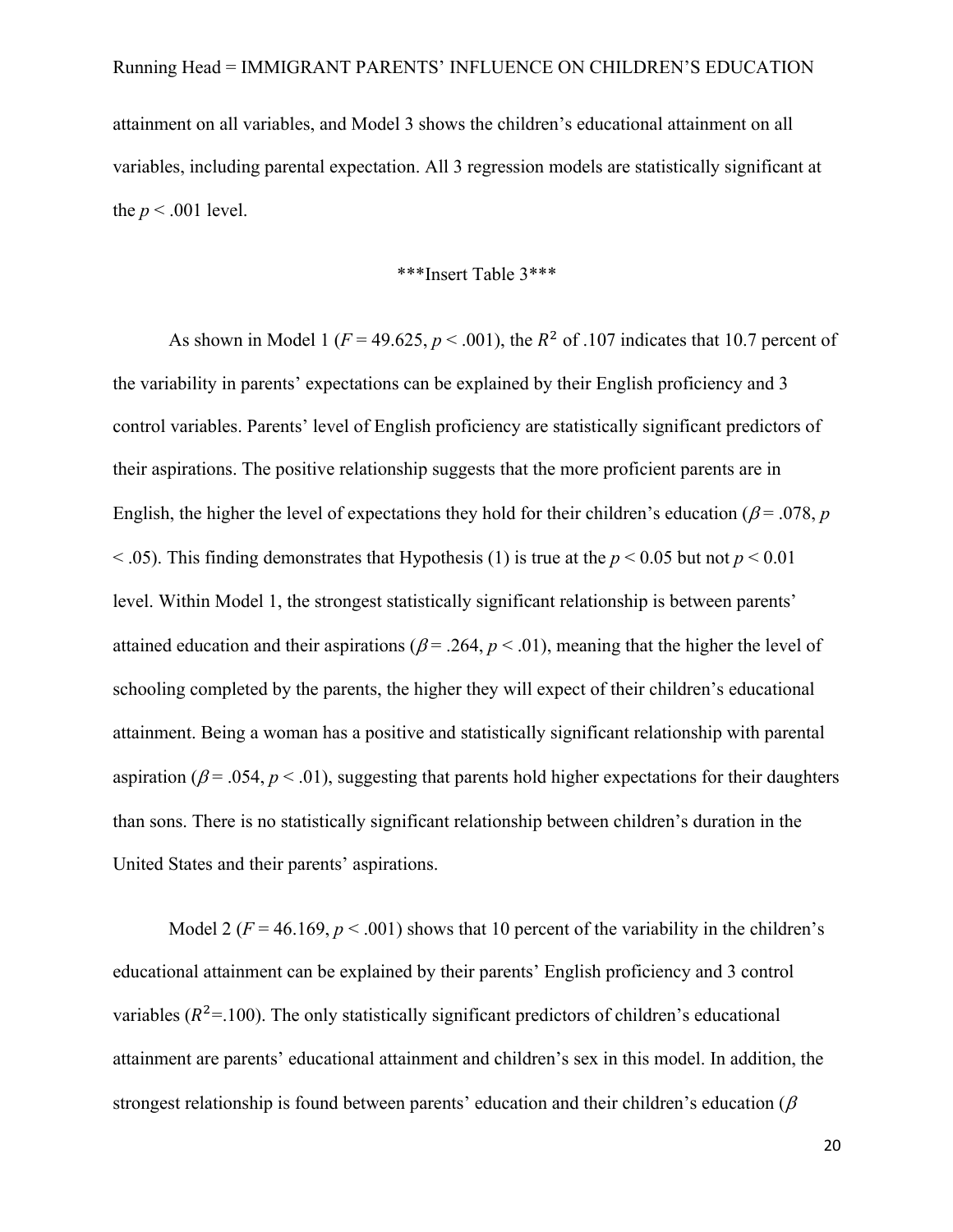$= .278$ ,  $p < .01$ ). For every level increase in the education attained by the parents, the level of education attained by their children increases as well. Being a woman is statistically significant with children's educational attainment ( $\beta$  = .089,  $p$  < .01), meaning that women achieve higher levels of schooling than men. After controlling for all variables, there is no statistically significant relationship between parents' English fluency and their children's highest degree of education completed. Therefore, Hypothesis (2), which suggests that the more proficient parents are in English, the more levels of schooling their children will complete, must be rejected. Children's duration in the U.S. is also not a statistically significant predictor of their education.

In Model 3 ( $F = 63.397$ ,  $p < .001$ ), the parents' expectations variable is added as an independent variable to examine its relationship with their children's educational attainment, duration in the U.S., sex and their own educational attainment. As displayed, 16 percent of the variability in children's education attainment can be explained by parental aspirations and the 3 control variables ( $R^2$ =.160). Parents' expectations have a positive, statistically significant relationship with their children's educational attainment ( $\beta$ = .260,  $p$  < .01), making it the strongest association in Model 3. The higher the parents expect of their children's education, the higher the level of schooling their children will complete. Therefore, this finding supports Hypothesis (3). The second strongest relationship is between parents' educational attainment and their children's education attainment ( $\beta$ = .209,  $p$  < .01), meaning that the higher the level of schooling completed by the parents, the higher the level of schooling is completed by the children. Women achieve higher levels of education than men, as indicated by the positive, statistically significant relationship between sex and children's educational attainment ( $\beta$  = .075, *p* < .01). In addition, parents' English fluency and children's duration living in the U.S. are not statistically significant predictors of children's educational attainment.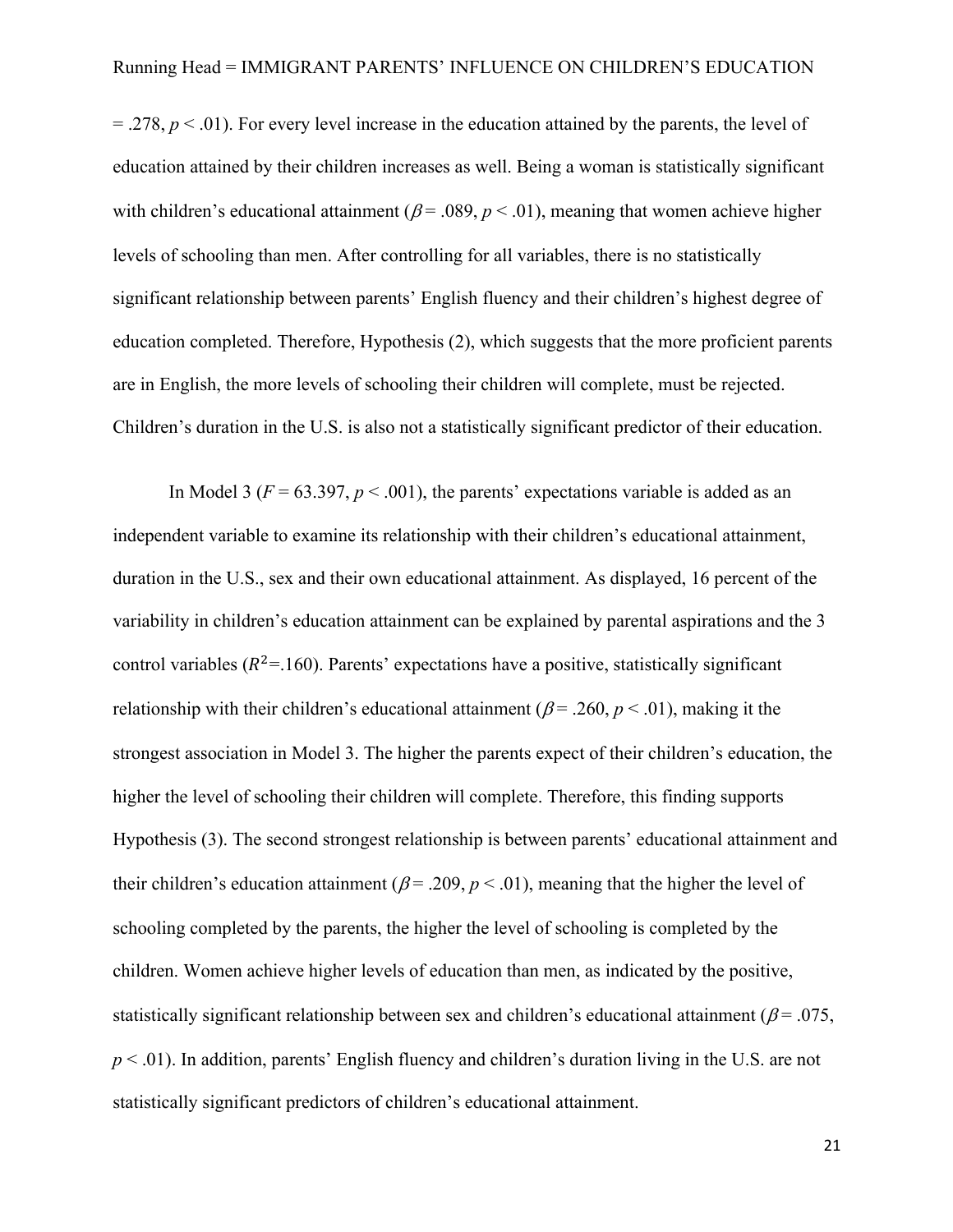After controlling for all variables, parental English proficiency is only statistically significant with parental aspiration at the  $p < .05$  level (Table 3 Model 1). This suggests that the first hypothesis — the higher the English proficiency of the immigrant parents, the higher the level of educational attainment they expect their children to achieve — is true. In addition, the relationship between parental English proficiency and children's educational attainment is not statistically significant in the regression analysis, despite its correlation in the bivariate results. This finding rejects the second hypothesis — the higher the English proficiency of the immigrant parents, the higher the level of education the children actually attains. In addition, Portes and Zhou (1993) argue that English proficiency — a representation of acculturation — is a determinant of immigrants' socioeconomic mobility. Specifically, they claim that parents' lack of English fluency will lead to the downward assimilation of their second-generation children. Therefore, the findings must reject this aspect of the segmented assimilation theory.

In addition, the disparity between the bivariate and multivariate correlations of English proficiency and educational attainment is explained by the strong bivariate association between parental education attainment and their English proficiency (*r* = .641, *p* < .01), as seen in Table 2. Since parents' level of education completed is so highly correlated to their level of English fluency, the latter becomes significantly correlated with children's attainment and parental expectations. This finding confirms segmented assimilation theory's argument that an immigrant's adaptation success is dependent on the quantity and quality of capital they possess. Foreign-born individuals who arrive in the United States with higher quality of capital, such as high levels of educational attainment, will have better chances of adaption success in the new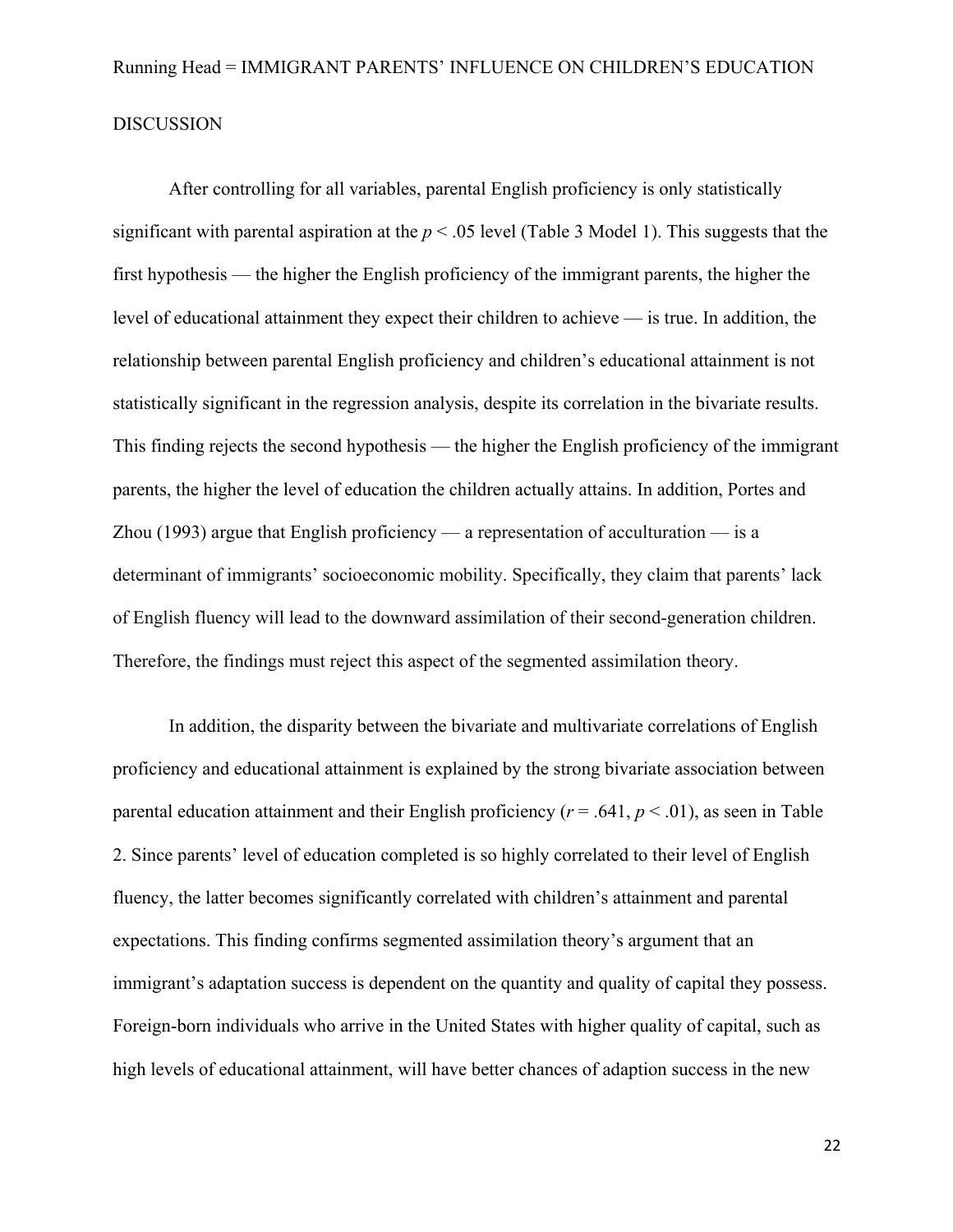society. Such capital attainment could also be translated to the next generation, improving their life chances. When controlling for all variables, parental educational attainment surfaces as the strongest predictor of parental aspirations and children's educational attainment. This could be partly explained by previous literature which suggests that second-generation individuals with highly skilled foreign-born parents possess higher levels of language proficiency (Cort 2010). Educational attainment is an assessment of parental skill level, which could be an indicator for the language adaptation of children of immigrants. As the application of the English language is one of the main for educational settings in the United States, parental capital could be an impactful determinant of the language proficiency and educational achievements of the secondgeneration. This confirms that ascribed factors, such as parental capital, affects the life chances of the next generation once the capital is transmitted intergenerationally, as suggested by the status attainment theory (Blau and Duncan 1967).

In Model 3, after assessing the relationships of all variables with the addition of parental aspirations as the independent variable, the association between parental expectations and children's educational attainment is found to be statistically significant. This indicates that the third hypothesis — the higher the parental expectations, the higher the actual educational attainment of the children — is true at  $p < .001$ . After controlling for parental aspirations, the  $R^2$ increased from .100 in Model 2 to .160, suggesting that more of the variability in the educational attainment of the children can be explained by parental aspirations. Furthermore, the strength for parental educational attainment was reduced from .278 to .209 between the two models, while parental aspiration surpasses parental educational attainment as the strongest predictor ( $\beta$  = .075,  $p < .01$ ) in Model 3. This finding makes two implications which align with the status attainment theory (1) parental aspirations are influenced by the parents' educational attainment and (2) their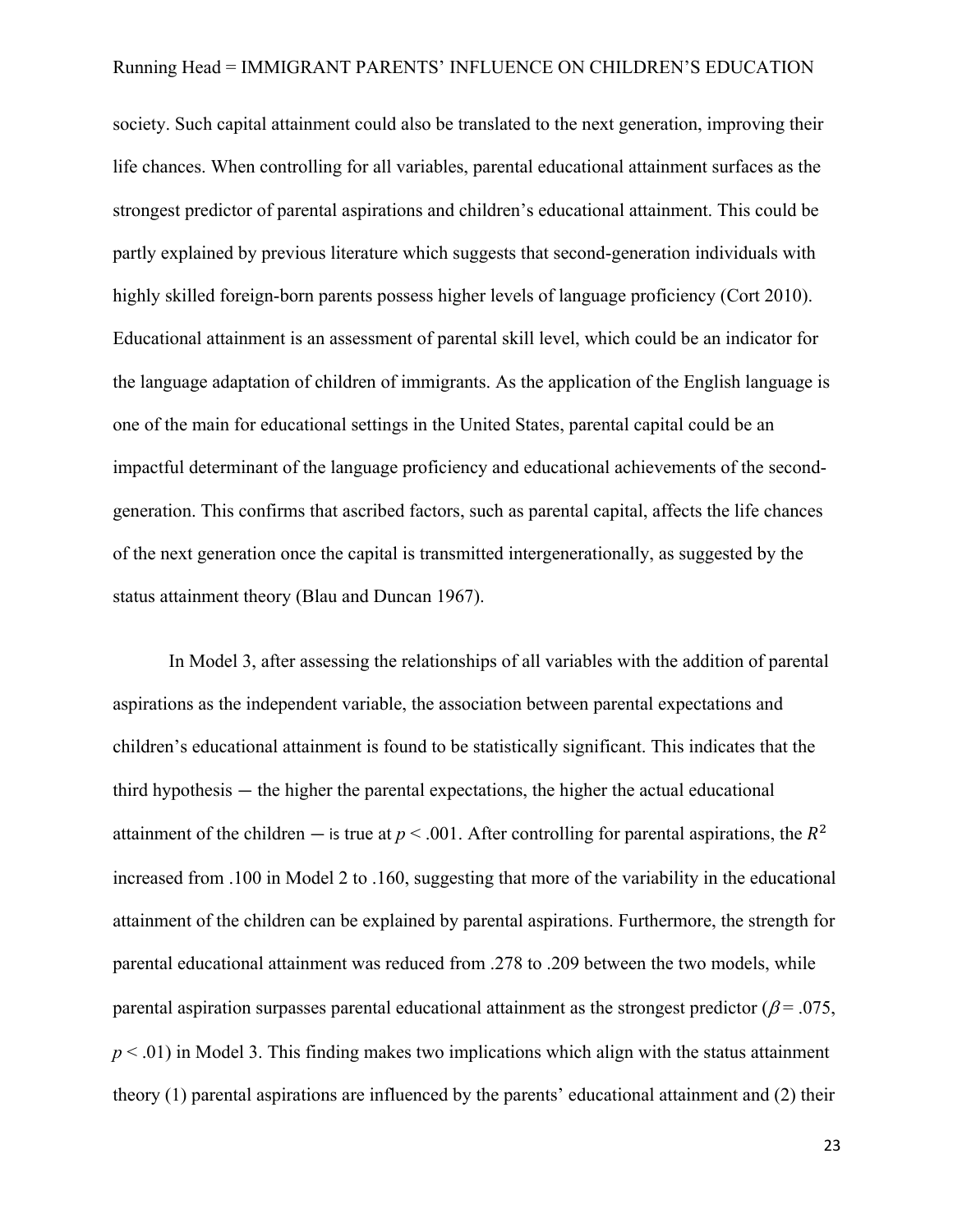expectations have a stronger impact than parental educational attainment on the educational outcomes of the second-generation. As immigrant parents expect more of their children's academic achievements, the children will in turn reach higher levels of educational attainment due to the stronger support system and motivational mechanisms. The immigrant optimism, found in previous literature, also indicates that foreign-born parents have higher aspirations for their children due to positive associations they hold of the American dream (Thomas 2010; Cherng and Ho 2018). Furthermore, children of immigrants are more motivated to please their parents through academic achievements, especially if they feel a stronger sense of familism in the home setting (Luthra and Soehl 2015).

Interestingly, being a woman is a statistically significant predictor of aspirations and children's attainment in all three regression models. Parents hold higher expectations for their daughters ( $\beta$  = .054,  $p$  < .05). Women also report higher levels of attainment, with ( $\beta$  = .075,  $p$  < .01) and without ( $\beta$  = .089,  $p < .01$ ) the addition of parental aspirations. This female advantage is consistent with the high-achieving patterns of females in the general U.S. population (Feliciano 2012; Park, Nawyn, and Benetsky 2015). In the recent years, female children of immigrant have reported higher engagement in school, better grades, higher educational attainment, and lower dropout rates than their male counterparts (Baum and Flores 2011; Hagelskamp et al. 2010; Roche et al. 2012; Feliciano 2012; Santiago et al. 2014; Park et al. 2015). It must be noted that the achievement gap is present even among second-generation girls whose parents migrated from societies with a male advantage and traditionally male-dominant values (Fleischmann, Kristen, Heath, Brinbaum, Deboosere, Granato, Jonsson, Kilpi-Jakonen, Lorenz, Lutz, Mos, Mutarrak, Phalet, Rothon, Rudolphi, and Van 2014). Literature suggests that girls in immigrant families receive greater delegation of domestic responsibilities and stricter regulations of their behavior,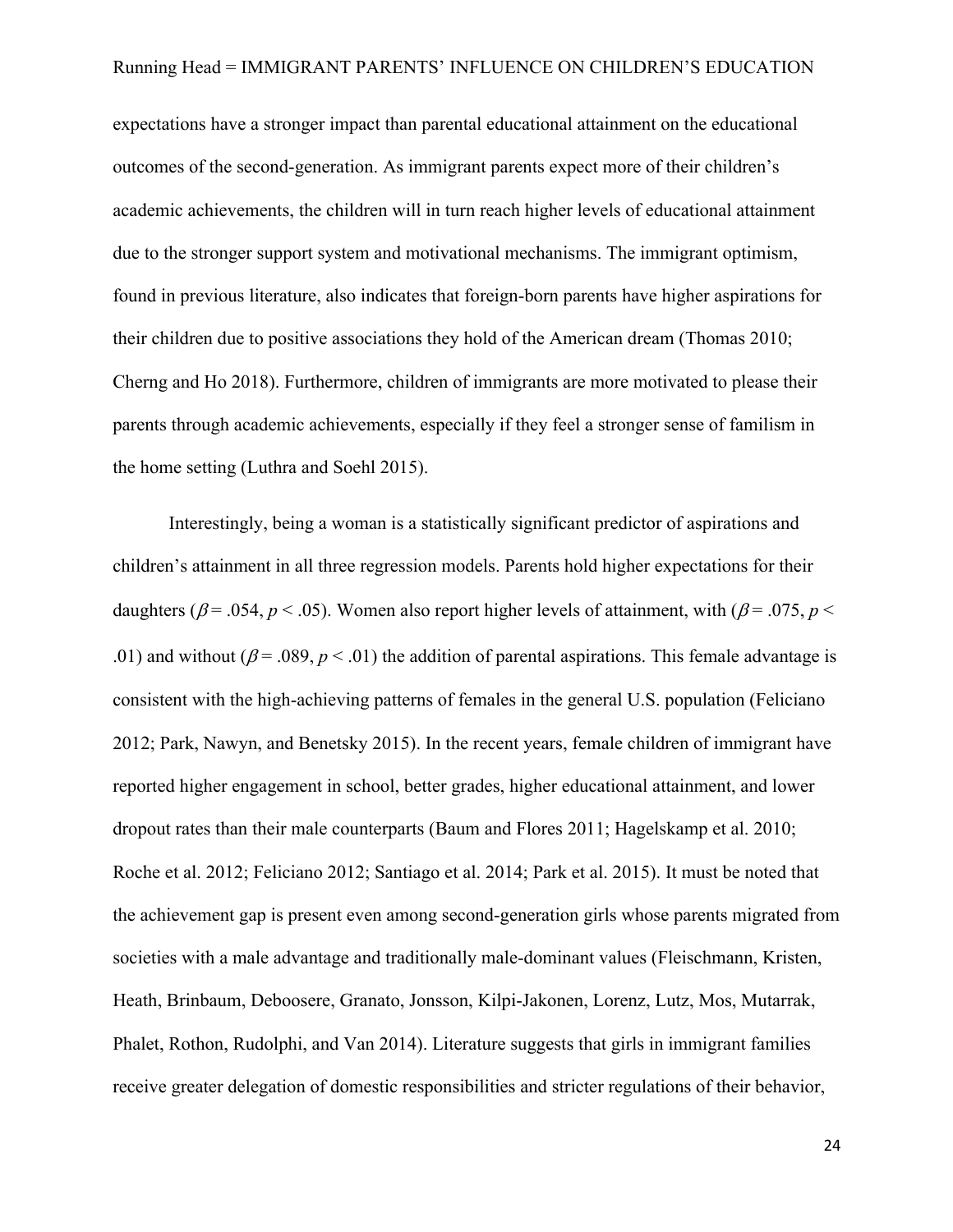allowing them to develop skills for their success in school (Feliciano 2012; Santiago et al. 2014). These forms of gendered socialization within immigrant household push girls to become more disciplined and responsible than boys their age. In addition, female children of immigrants feel a stronger sense of familism to please their parents through stellar academic performance. The gender gap in educational attainment is also due to the systemic obstructions that demotes boys' academic advancement. Latinx and West Indian boys are punished and criminalized by school personnel at a higher rate than girls, leading them to form negative sentiments towards the education system (Feliciano 2012). However, having a higher socioeconomic status offsets the gender disadvantage in educational attainment (Santiago et al. 2014). In other words, secondgeneration males from higher socioeconomic backgrounds attain similar levels of schooling than their female counterparts.

#### **CONCLUSION**

The purpose of this study was to examine the influence of foreign-born parents' English proficiency on their expectations for their children's educational attainment and their children's actual educational outcomes. Using the CILS database, a longitudinal study conducted in Miami/ Ft. Lauderdale, Florida and San Diego, California from 1992 to 2006, this sample is consisted of 1,668 second-generation immigrants and their parents. The findings indicate that higher English proficiency increases parents' expectations for their children's education. This relationship is only statistically significant at  $p < .05$ , but nonetheless, supports my first hypothesis. Their English abilities and education are also very strongly correlated, so the more schooling the parents complete, the better they are in English. The strongest predictor for their expectations is their educational attainment, meaning that parents' education is a more influential than English proficiency when forming their aspirations.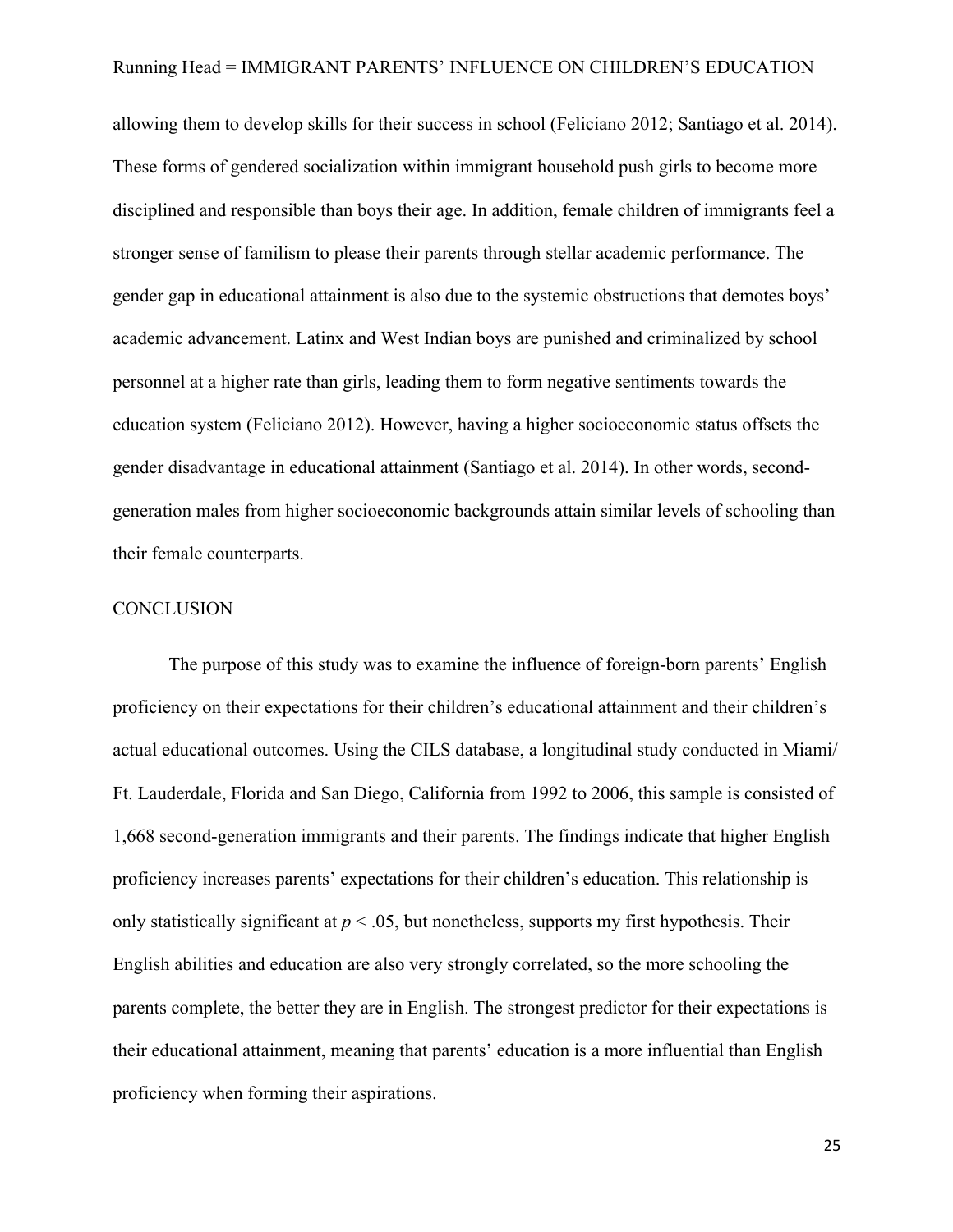The second hypothesis is rejected because parents' English proficiency displays no statistically significant effect on their children's educational outcomes. Segmented assimilation theory (Portes and Zhou 1993) is consistent with the finding that capitals like parental education boost their aspirations and their children's attainment. However, the result also contradicts the theory because low parental English proficiency does not lead to children's downward educational mobility. Parental aspiration is a better predictor of children's attainment than parental attainment. This supports the third hypothesis and the status attainment theory (Blau and Duncan 1964), proposing that the higher the expectations parents have for their children's education, the higher the level of education the children will actually attain. In addition, parents' aspirations are influenced by their possession of capitals like English fluency and educational attainment, supporting the results of previous literature (Sewell et al. 1969; Alexander et al. 2014; Feliciano and Lanuza 2017). The result also presents a female advantage for children of immigrants, meaning that women experience higher parental expectations and educational attainment. This research expands beyond existing literature through analyzing the direct effects of immigrant parents' English proficiency on the educational outcomes of their children.

#### *Limitations*

Like many previous studies, this one is not without its limitations. First, the CILS dataset only surveyed children of immigrants and their parents who resided in Fort Lauderdale/ Miami, Florida and San Diego, California. Therefore, it is not a representative sample of the entire second-generation population in the United States. The top five ethnicities in this study sample — Cuban, Mexican, Filipino, Vietnamese, and Nicaraguan — are not representative of the entire ethnic makeup of the U.S. immigrant population, which mainly consists of individuals from Mexico, China, India, the Philippines, and El Salvador (Zong and Batalova 2017). In addition,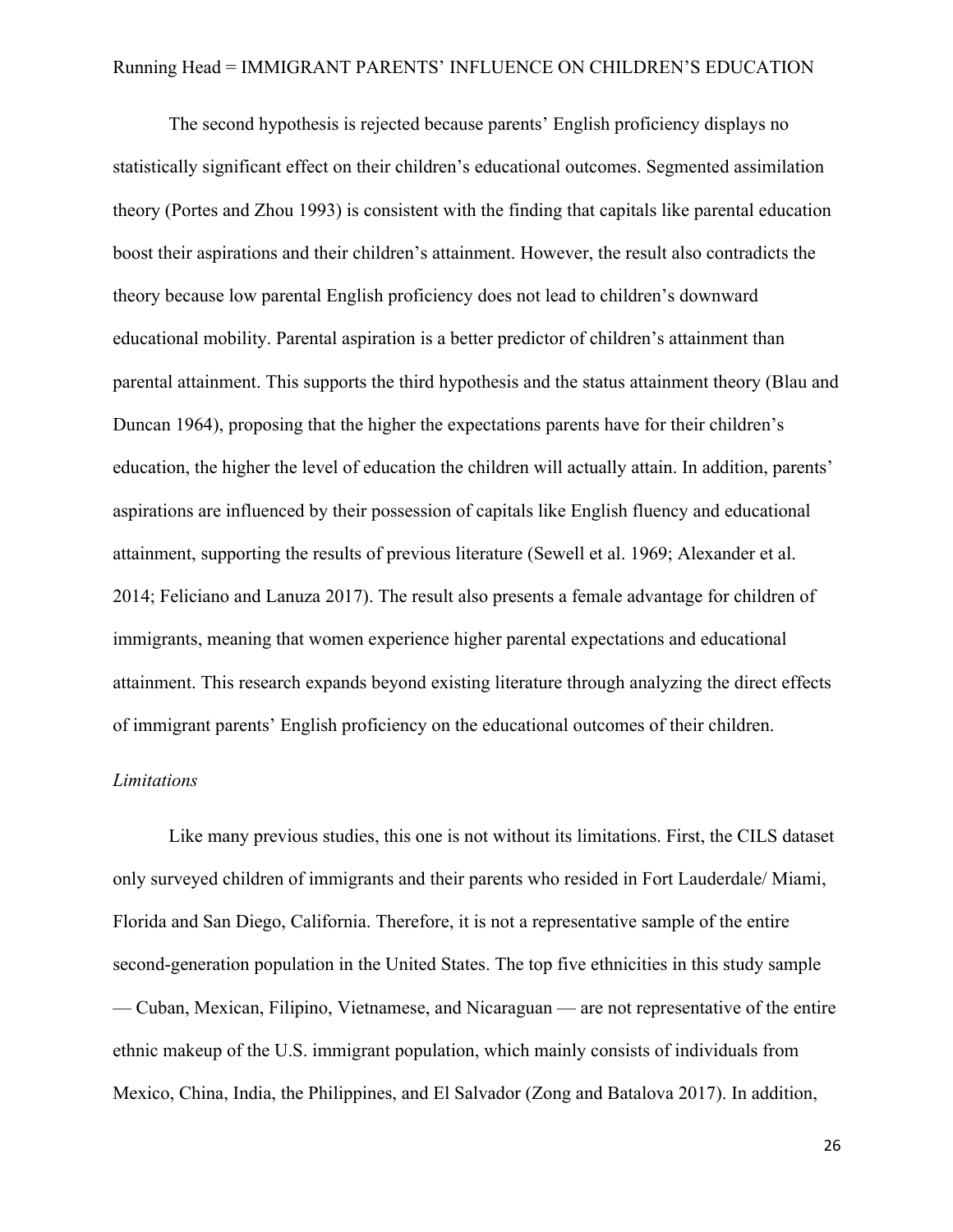the English proficiency variable was determined based on parents' self-assessment of their English abilities. Therefore, there is a risk of respondents understating or overstating the level of their English fluency. Segmented assimilation theory suggests that when children learn English and assimilate at a faster pace than their parents, they are more likely to face downward mobility (Portes and Zhou 1993; A. Stepick and C. Stepick 2010). However, the difference between parents' English proficiency and those of their children were not considered in this study. Analyzing the different adaptation experiences of immigrant parents and children may explain more of the variation in parental aspirations and children's education. Furthermore, Feliciano and Lanuza (2017) argue that using parents' educational attainment as a predictor overstates the level of intergenerational social mobility experienced by the second-generation. This is because their educational attainment is often examined under the standards of the U.S. educational system. Instead, contextual attainment — education levels measured in the historical and cultural context of parents' home countries — must be analyzed to more accurately assess the life chances of immigrant children. Lastly, more control variables could have been considered to better examine the predictors of second-generation's educational attainment. Future research should take into consideration these limitations to further improve the findings of this study.

#### *Sociological Implications and Future Research*

The findings in this research both confirm and reject segmented assimilation theory. The theory suggests that the type of acculturation, determined by English proficiency, is predictive of the children of immigrants' socioeconomic outcomes. Yet, dissonant acculturation does not decisively determine downward educational mobility in this sample of second-generation children. English ability displays no statistically significant relationship with children's educational attainment, but it does influence parents' expectations for their children's education.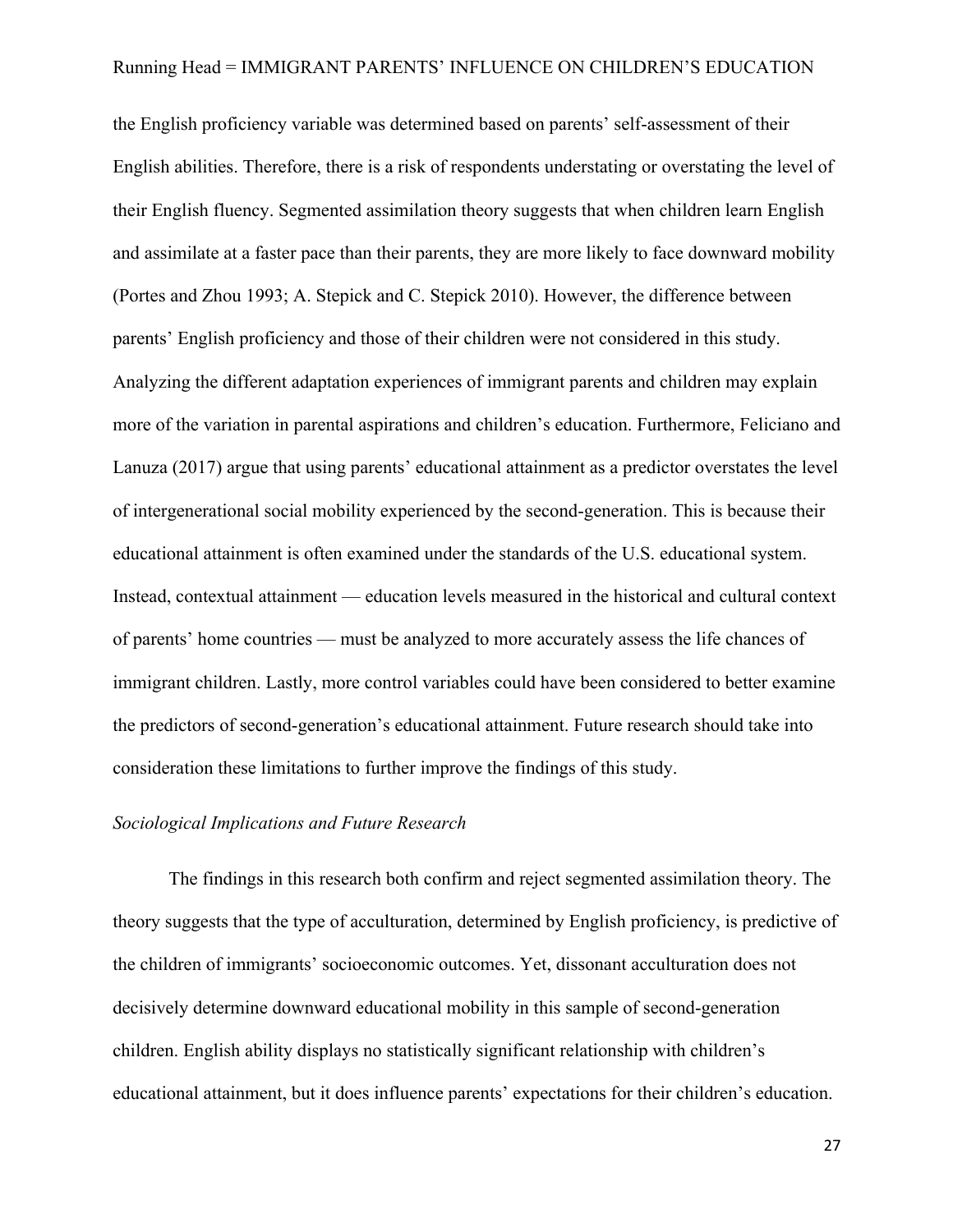Instead, the most decisive predictors of children's attainment are parents' expectations and educational attainment. This implies that parental capital and aspirations, and not types of acculturation, determine the socioeconomic mobility of immigrant children. The latter findings confirm segmented assimilation theory and status attainment theory. This conclusion illuminates the importance of parental educational capital and expectations as indications of children's academic success. Therefore, future assimilation analyses should further explore the effects of parental capital on the level of aspirations immigrants hold for their children.

A female advantage in parental aspirations and educational attainment is found in this study. Second-generation females receive higher expectations and attain higher levels of education than males. This implies that the immigrant population is witnessing similar patterns of gendered advantages that are present in U.S.-born families. However, the female advantage in educational attainment should be further explored to determine its implications on the gender pay gap later in the lives of second-generation children. In addition, the underperformance of boys, especially those from disadvantaged socioeconomic and racial backgrounds, should not be overlooked by educators. Schools should implement and improve diversity, inclusion, and equity training programs for its faculty and staff to discourage excessive disciplinary actions against students of color. The advancement of the educational attainment of second-generation girls should also be accompanied by the academic success of their male peers.

As mentioned in the limitations, parental educational attainment should be interpreted contextually based on their native countries' standards for education. In addition, a nationally representative sample of immigrants should be utilized to present a better depiction of secondgeneration socioeconomic mobility in the United States. Variances in socioeconomic background, racial identity, native origin, language use, and etc., could also affect the adaptation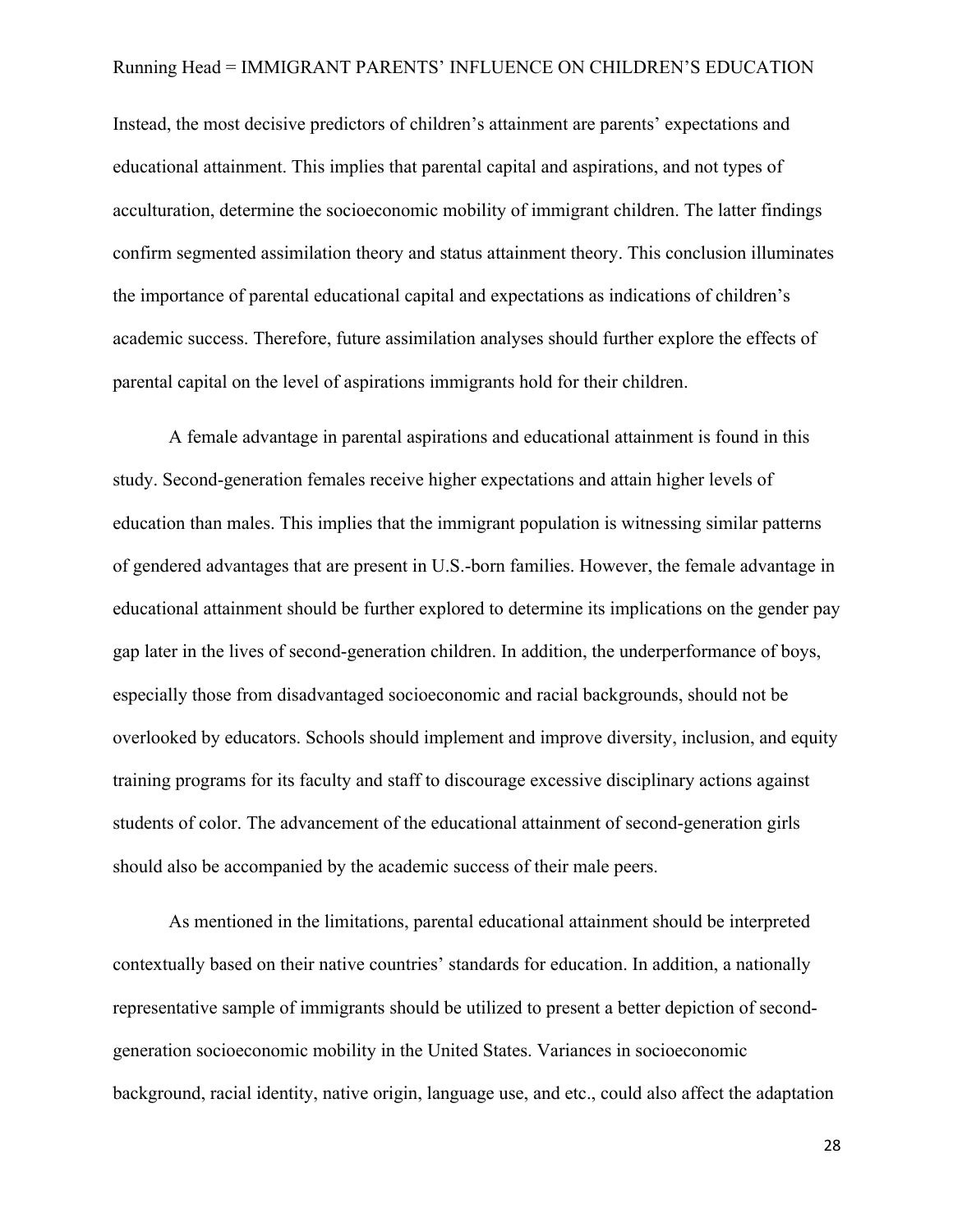experiences of different immigrant groups in unique ways (Hagelskamp et al. 2010; Han et al 2012; Luthra and Soehl 2015). Thus, studying the sample by national-origin could uncover any between-group variability caused by distinct pre- and post-migration circumstances. Although parents' English proficiency is not predictive of their children's outcomes, dissonant acculturation should still be further pursued by examining the effects of language brokering. Immigrant children's roles as language brokers help them develop self-efficacy and other skills that are advantages for their educational development. However, the burden of brokering could also negative affect their academic performance (Weisskirch 2013; Feliciano and Lanuza 2016). Hence, future research should study children's performance of language brokering and its effects on their educational attainment.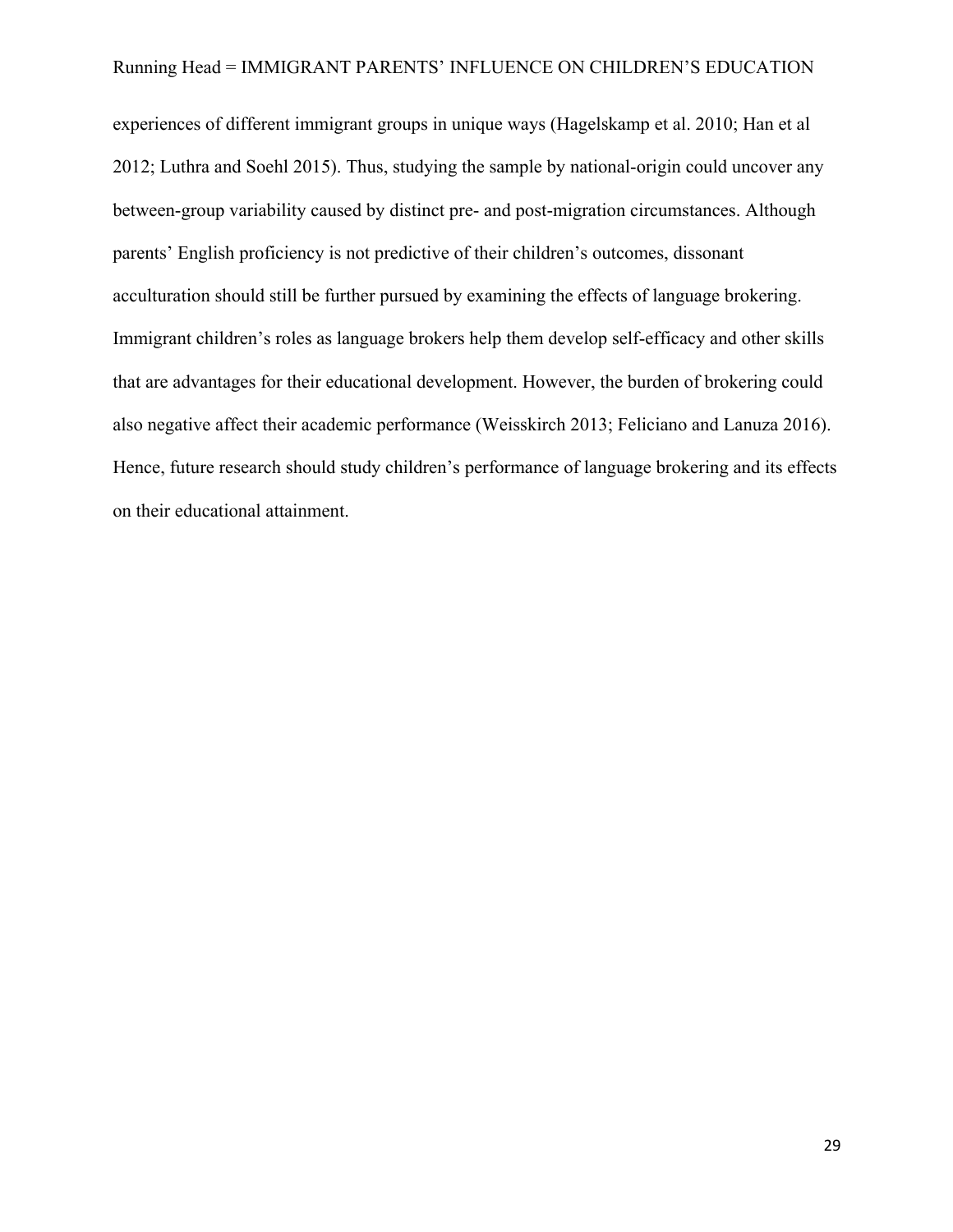- Baum, Sandy, and Stella M. Flores. 2011a. "Higher Education and Children in Immigrant Families." *The Future of Children* 21(1):171-193.
- Blau, Peter M., and Otis Dudley Duncan. 1978. *The American Occupational Structure*. New York, NY: Free Press.
- Cherng, Hua-Yu S., and Phoebe Ho. 2018. "In Thoughts, Words, and Deeds: Are Social Class Differences in Parental Support Similar Across Immigrant and Native Families?" *Sociological Quarterly* 59(1):85-110.
- Cort, David A. 2010. "What Happened to Familial Acculturation?" *Ethnic & Racial Studies* 33(2):313-335.
- Crosnoe, Robert, and Ruth N. López Turley. 2011. "K-12 Educational Outcomes of Immigrant Youth." *Future of Children* 21(1):129-152.
- Dhingra, Pawan. 2018. "What Asian Americans really Care about when they Care about Education." *Sociological Quarterly* 59(2):301-319.
- Feliciano, Cynthia. 2012. "The Female Educational Advantage among Adolescent Children of Immigrants." *Youth & Society* 44(3):431-449.
- Feliciano, Cynthia, and Yader R. Lanuza. 2016. "The Immigrant Advantage in Adolescent Educational Expectations. "*International Migration Review* 50(3):758-792.
- ------. 2017. "An Immigrant Paradox? Contextual Attainment and Intergenerational Educational Mobility." *American Sociological Review* 82(1):211-24.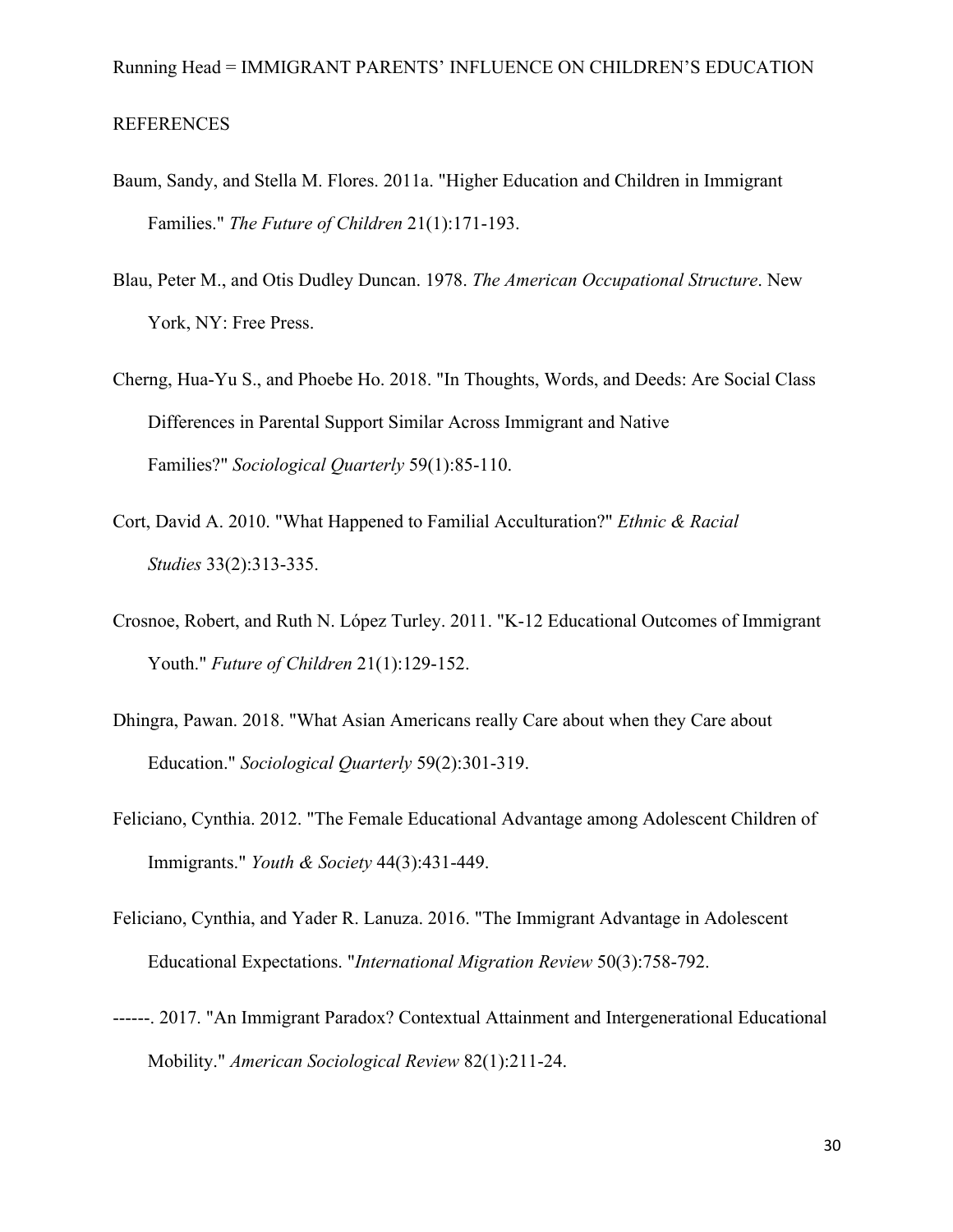Farganis, James. 2013. *Readings in Social Theory*. New York, NY: McGraw-Hill Education.

- Fleischmann, Fenella, Cornelia Kristen, Anthony F. Heath, Yaël Brinbaum, Patrick Deboosere, Nadia Granato, Jan O. Jonsson, Elina Kilpi-Jakonen, Georg Lorenz, Amy C. Lutz, David Mos, Raya Mutarrak, Karen Phalet, Catherine Rothon, Frida Rudolphi and de W. van. 2014. "Gender Inequalities in the Education of the Second Generation in Western Countries." *Sociology of Education* 87(3):143-170.
- Gans, Herbert J. 2009. "First Generation Decline: Downward Mobility among Refugees and Immigrants." *Ethnic & Racial Studies* 32(9):1658-1670.
- Glick, Jennifer E., Laquitta Walker and Luciana Luz. 2013a. "Linguistic Isolation in the Home and Community: Protection or Risk for Young Children?" *Social Science Research* 42(1):140-154.
- Hagelskamp, Carolin, Carola Suárez-Orozco and Diane Hughes. 2010. "Migrating to Opportunities: How Family Migration Motivations Shape Academic Trajectories among Newcomer Immigrant Youth." *Journal of Social Issues* 66(4):717-739.
- Han, Wen-Jui, Rae Hyuck Lee and Jane Waldfogel. 2012. "School Readiness among Children of Immigrants in the US: Evidence from a Large National Birth Cohort Study." *Children and Youth Services Review* 34(4):771-782.
- Hopkinson, Ashley. 2017. "Children Whose Parents Speak a Language Other than English Less Likely to Enroll in Preschool." *EdSource*. (https://edsource.org/2017/many-childrenwhose-parents-speak-a-language-other-than-english-arent-enrolling-in-preschool/589062).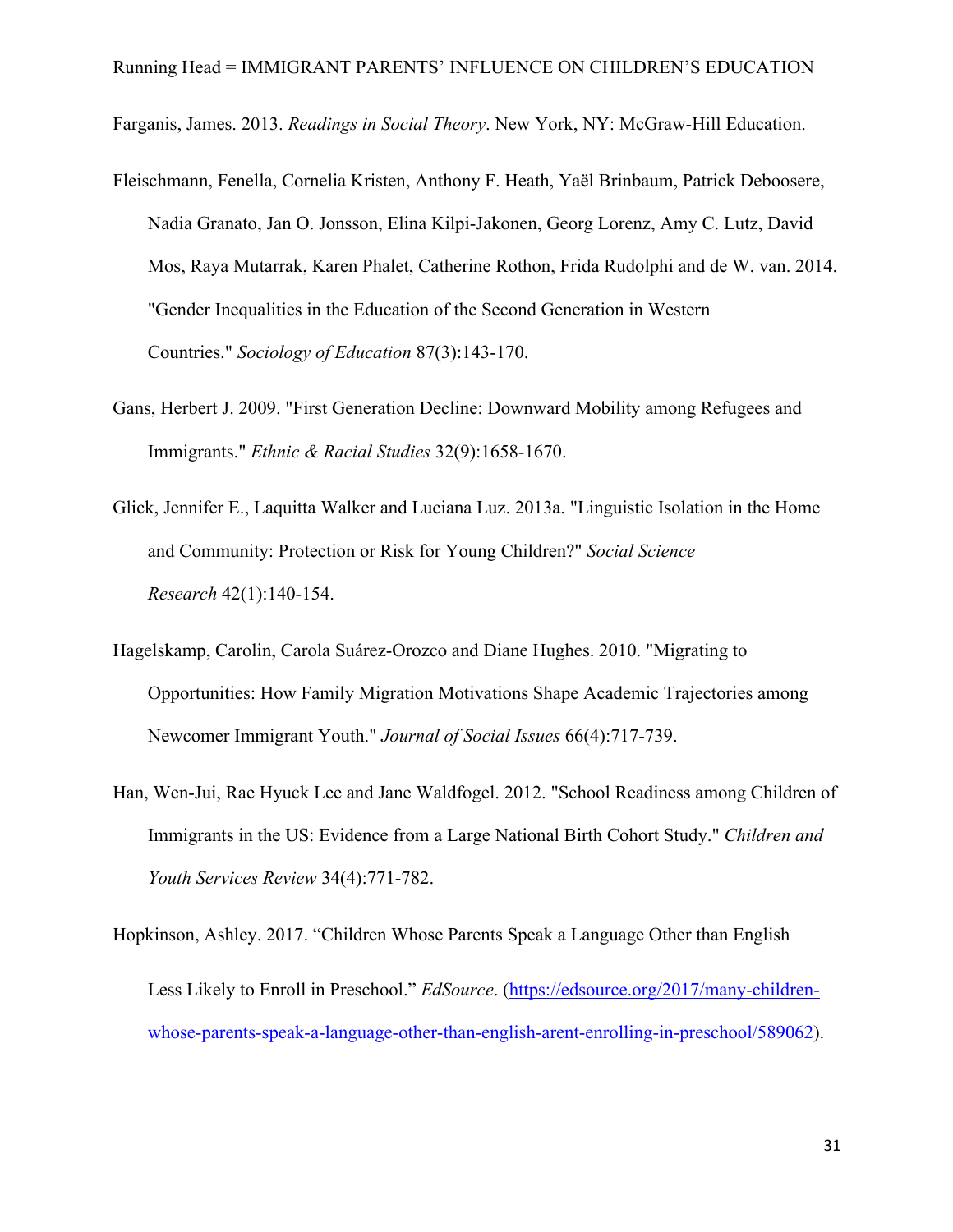- Kiang, Lisa, Marianna Broome, Michele Chan, Gabriela L. Stein, Laura M. Gonzalez and Andrew J. Supple. 2019. "Foreigner Objectification, English Proficiency, and Adjustment among Youth and Mothers from Latinx American Backgrounds." *Cultural Diversity & Ethnic Minority Psychology* 25(4):461-471.
- Langenkamp, Amy G. 2019. "Latino/a Immigrant Parents' Educational Aspirations for their Children." *Race, Ethnicity & Education* 22(2):231-249.
- Lee, Jennifer, and Min Zhou. 2017. "Why Class Matters Less for Asian-American Academic Achievement." *Journal of Ethnic & Migration Studies* 43(14):2316-2330.
- Lueck, Kerstin. 2018. "Socioeconomic Success of Asian Immigrants in the United States." *Journal of Ethnic & Migration Studies* 44(3):425-438.
- Luthra, Renee, and Thomas Soehl. 2015. "From Parent to Child? Transmission of Educational Attainment within Immigrant Families: Methodological Considerations." *Demography* 52(2):543-567.
- Nawyn, Stephanie J., Linda Gjokaj, DeBrenna L. Agbényiga and Breanne Grace. 2012. "Linguistic Isolation, Social Capital, and Immigrant Belonging." *Journal of Contemporary Ethnography* 41(3):255-282.
- Painter, Matthew, and Zhenchao Qian. 2016. "Wealth Inequality among Immigrants: Consistent Racial/Ethnic Inequality in the United States." *Population Research & Policy Review* 35(2):147-175.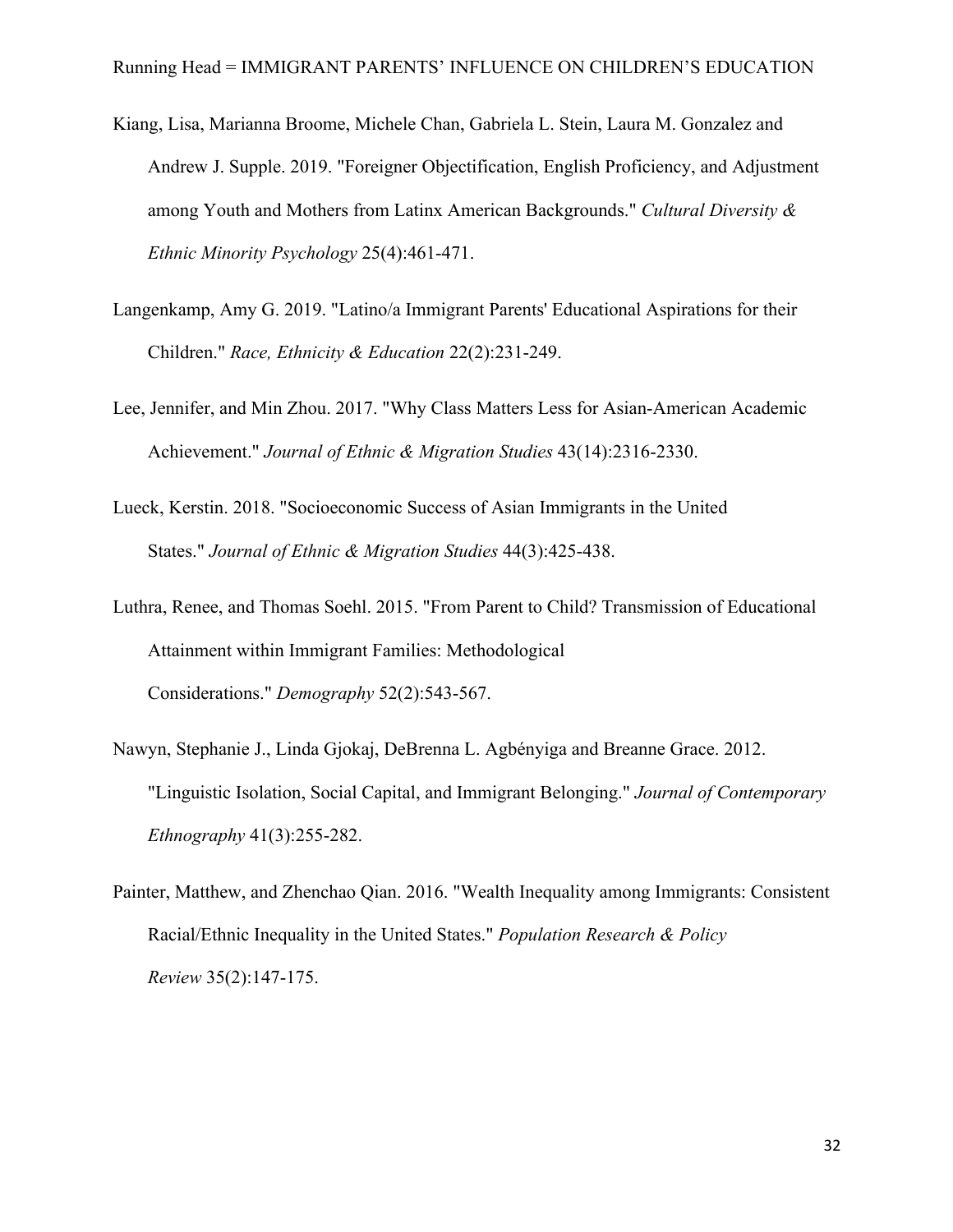- Park, Julie, Stephanie Nawyn, Megan Benetsky, Stephanie J. Nawyn and Megan J. Benetsky. 2015. "Feminized Intergenerational Mobility without Assimilation? Post-1965 U.S. Immigrants and the Gender Revolution." *Demography* 52(5):1601-1626.
- Pines, Rachyl L., Jennifer A. Kam and Quinten Bernhold. 2019. "Understanding Latino/a Language Brokers' Identity Goals in Association with Parent–child Relational Quality." *Journal of Social & Personal Relationships*36(2):490-513.
- Portes, Alejandro, and Min Zhou. 1993. "The New Second Generation: Segmented Assimilation and its Variants." *The Annals of the American Academy of Political and Social Science* 530:74-96.
- Raleigh, Elizabeth, and Grace Kao. 2010. "Do Immigrant Minority Parents have More Consistent College Aspirations for their Children?" *Social Science Quarterly (Wiley-Blackwell)* 91(4):1083-1102.
- Roche, Kathleen, Sharon Ghazarian and Maria Fernandez-Esquer. 2012. "Unpacking Acculturation: Cultural Orientations and Educational Attainment among Mexican-Origin Youth." *Journal of Youth & Adolescence* 41(7):920-931.
- Rumbaut, Rubén G., and Golnaz Komaie. 2010. "Immigration and Adult Transitions." *Future of Children* 20(1):43-66.
- Santiago, Catherine D., Omar G. Gudiño, Shilpa Baweja and Erum Nadeem. 2014. "Academic Achievement among Immigrant and U.S.-Born Latino Adolescents: Associations with Cultural, Family, and Acculturation Factors."*Journal of Community Psychology* 42(6):735- 747.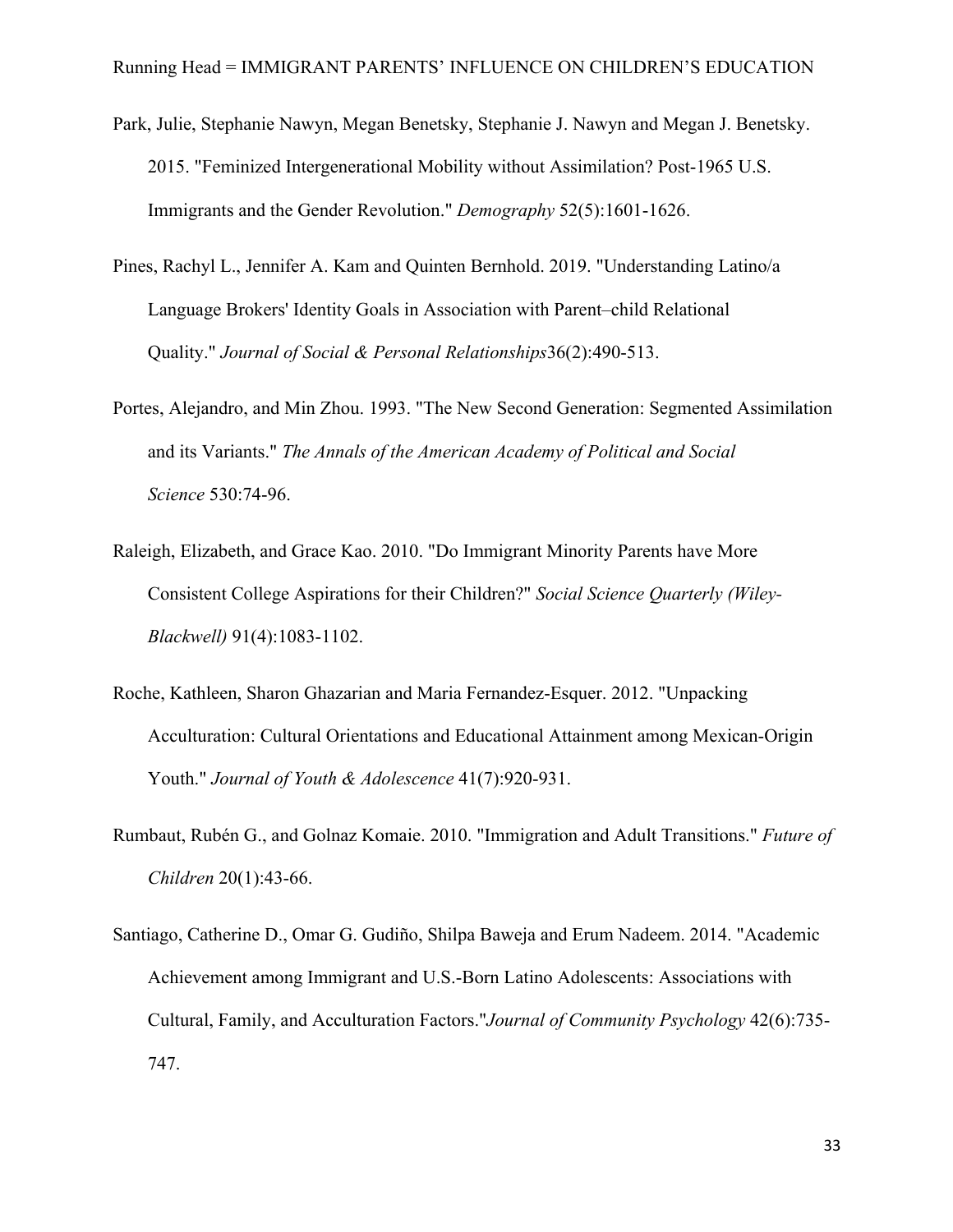- Sewell, William H., Archibald O. Haller and Alejandro Portes. 1969. "The Educational and Early Occupational Attainment Process." *American Sociological Review* 34(1):82-92.
- Stepick, Alex, and CarolDutton Stepick. 2010. "The Complexities and Confusions of Segmented Assimilation." *Ethnic & Racial Studies* 33(7):1149-1167.
- Thomas, Kevin J. A. 2010a. "Household Context, Generational Status, and English Proficiency among the Children of African Immigrants in the United States." *International Migration Review* 44(1):142-172.
- Thomas, Kevin, and Kevin J. A. Thomas. 2011. "Familial Influences on Poverty among Young Children in Black Immigrant, U.S.-Born Black, and Nonblack Immigrant Families." *Demography* 48(2):437-460.
- Waters, Mary C., Van C. Tran, Philip Kasinitz and JohnH Mollenkopf. 2010. "Segmented Assimilation Revisited: Types of Acculturation and Socioeconomic Mobility in Young Adulthood." *Ethnic & Racial Studies* 33(7):1168-1193.
- Weisskirch, Robert. 2013. "Family Relationships, Self-Esteem, and Self-Efficacy among Language Brokering Mexican American Emerging Adults." *Journal of Child & Family Studies* 22(8):1147-1155.
- Zong, Jie, and Jeanne Batalova. 2017. "The Limited English Proficient Population in the United States." *Migrationpolicy.org*. (https://www.migrationpolicy.org/article/limited-englishproficient-population-united-states#LEP Children).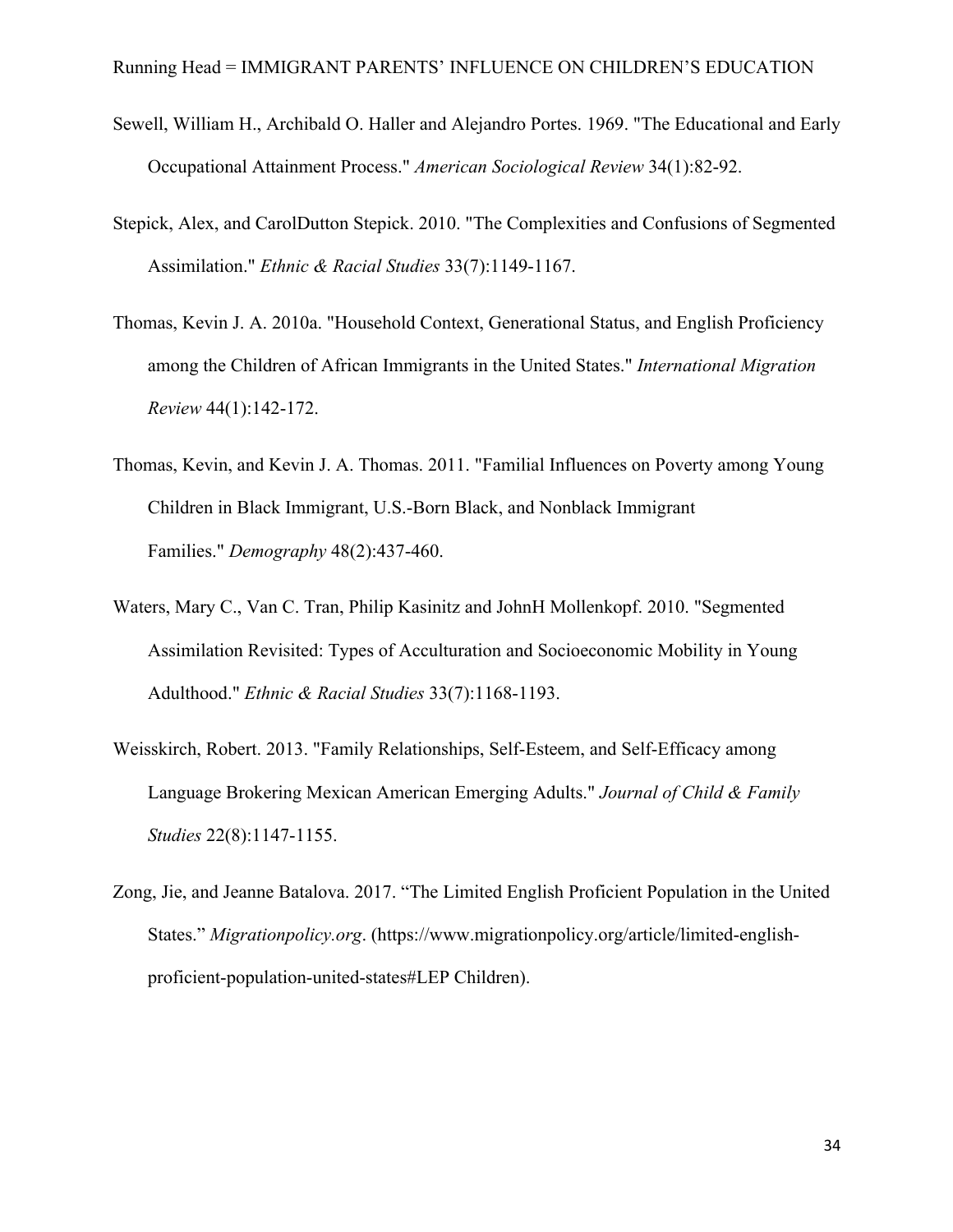

Figure 1. Histogram of immigrant parents' average level of English proficiency in speaking, reading, writing, and understanding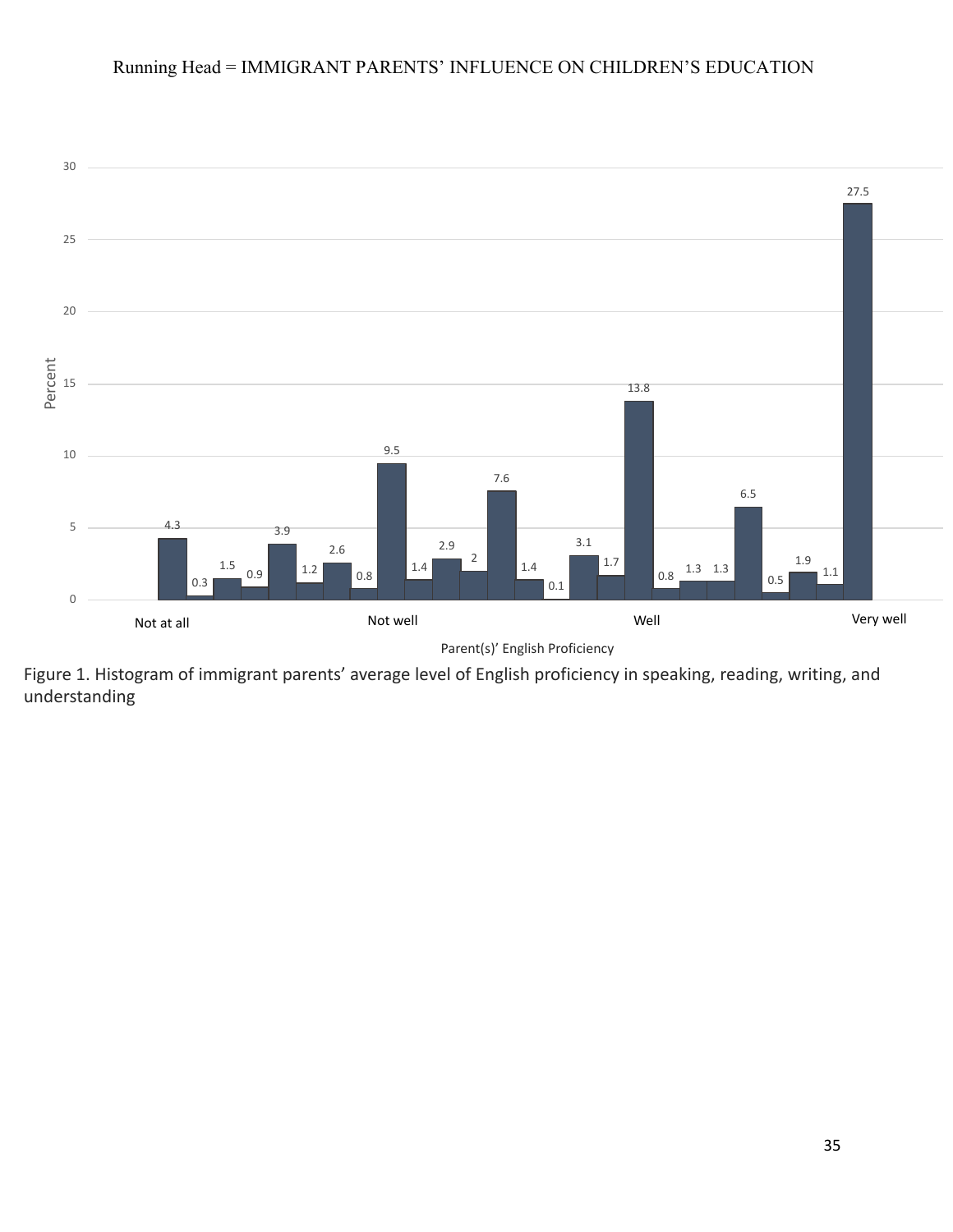

Highest Level of Education Parents Expect Children to Complete

Figure 2. Bar graph of parental aspirations for their children's educational attainment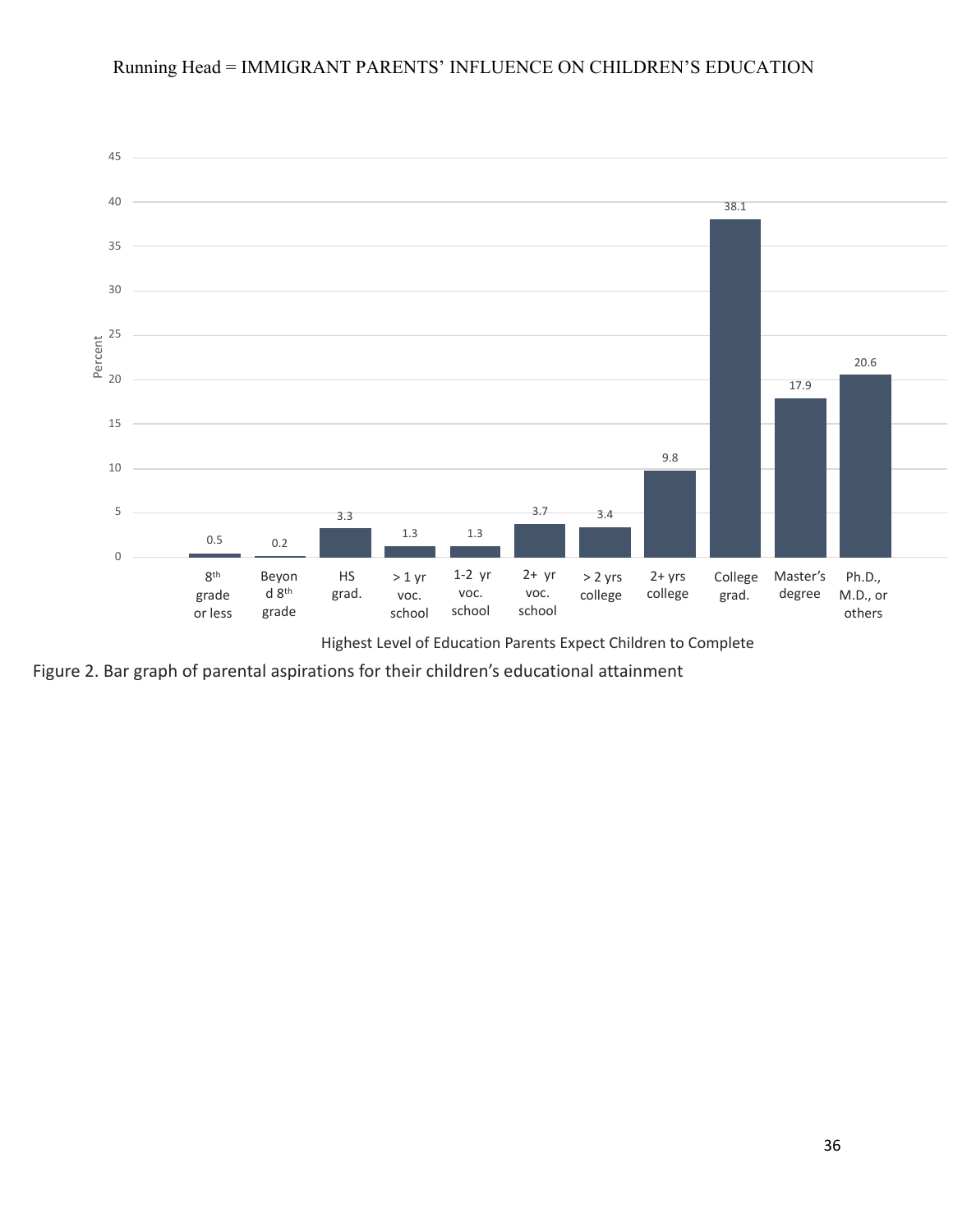

Running Head = IMMIGRANT PARENTS' INFLUENCE ON CHILDREN'S EDUCATION

Figure 3. Bar graph of children's educational attainment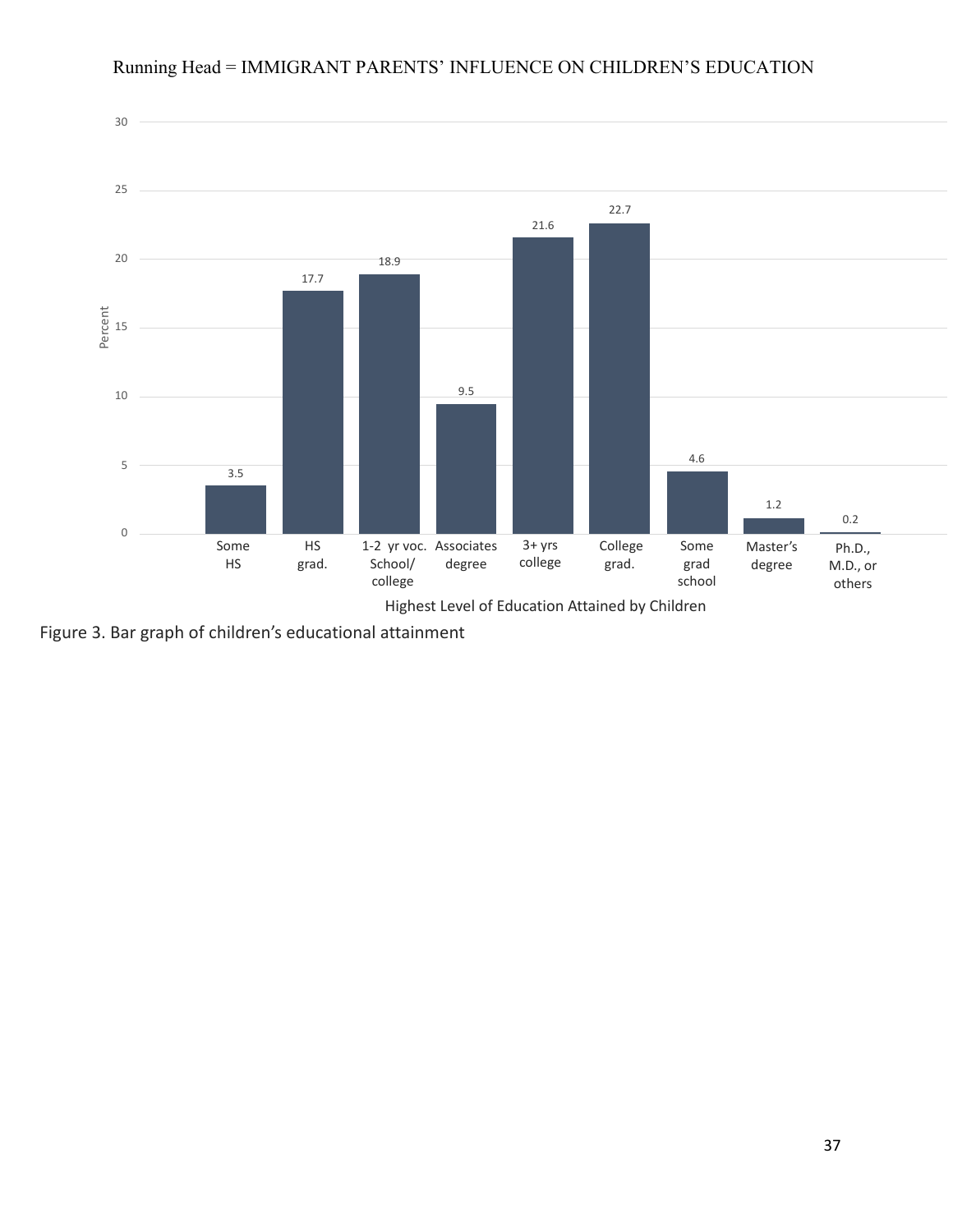

Figure 4. Histogram of parents' average level of educational attainment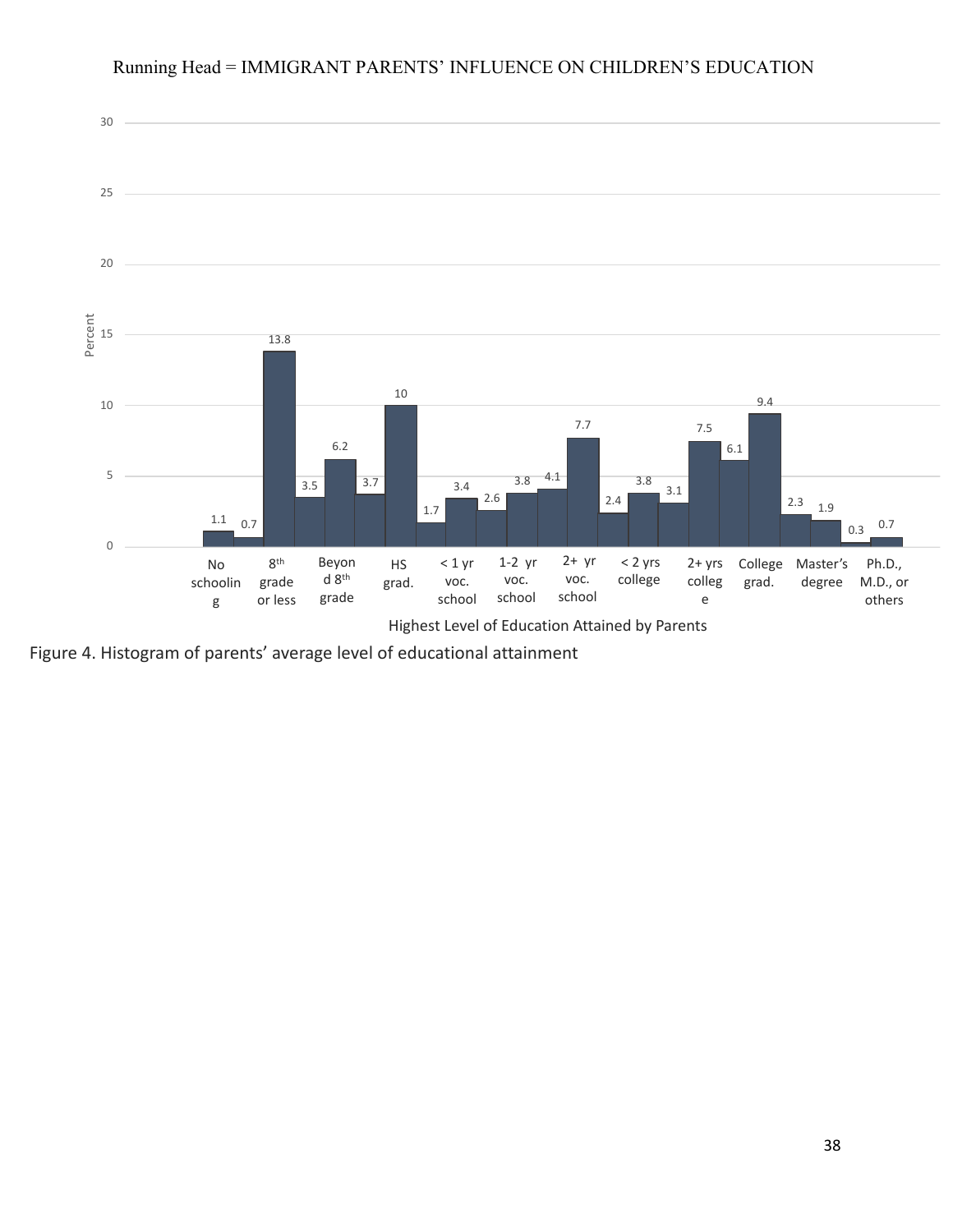

Figure 5. Bar graph of children's duration living in the United States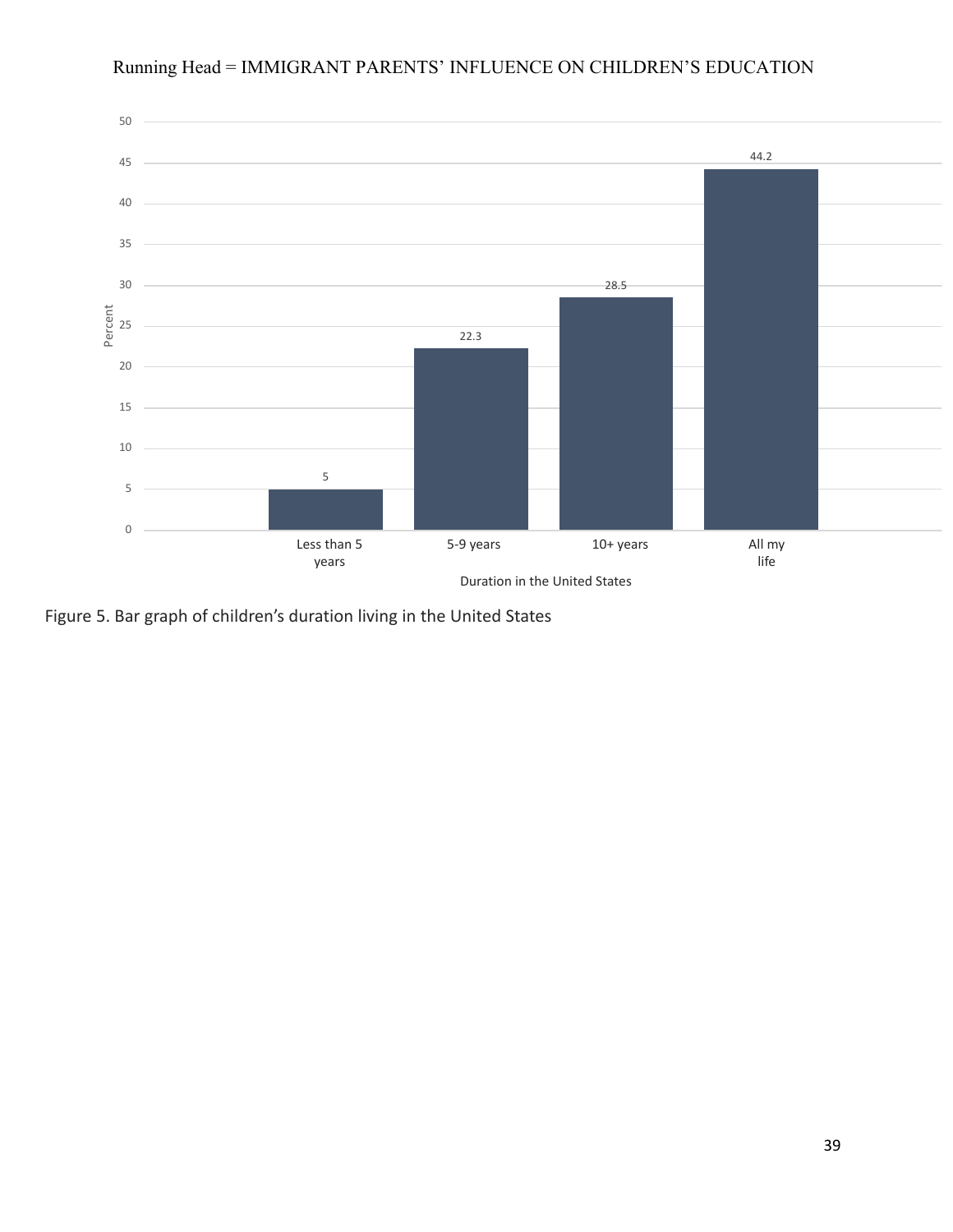

Figure 6. Bar graph of children's sex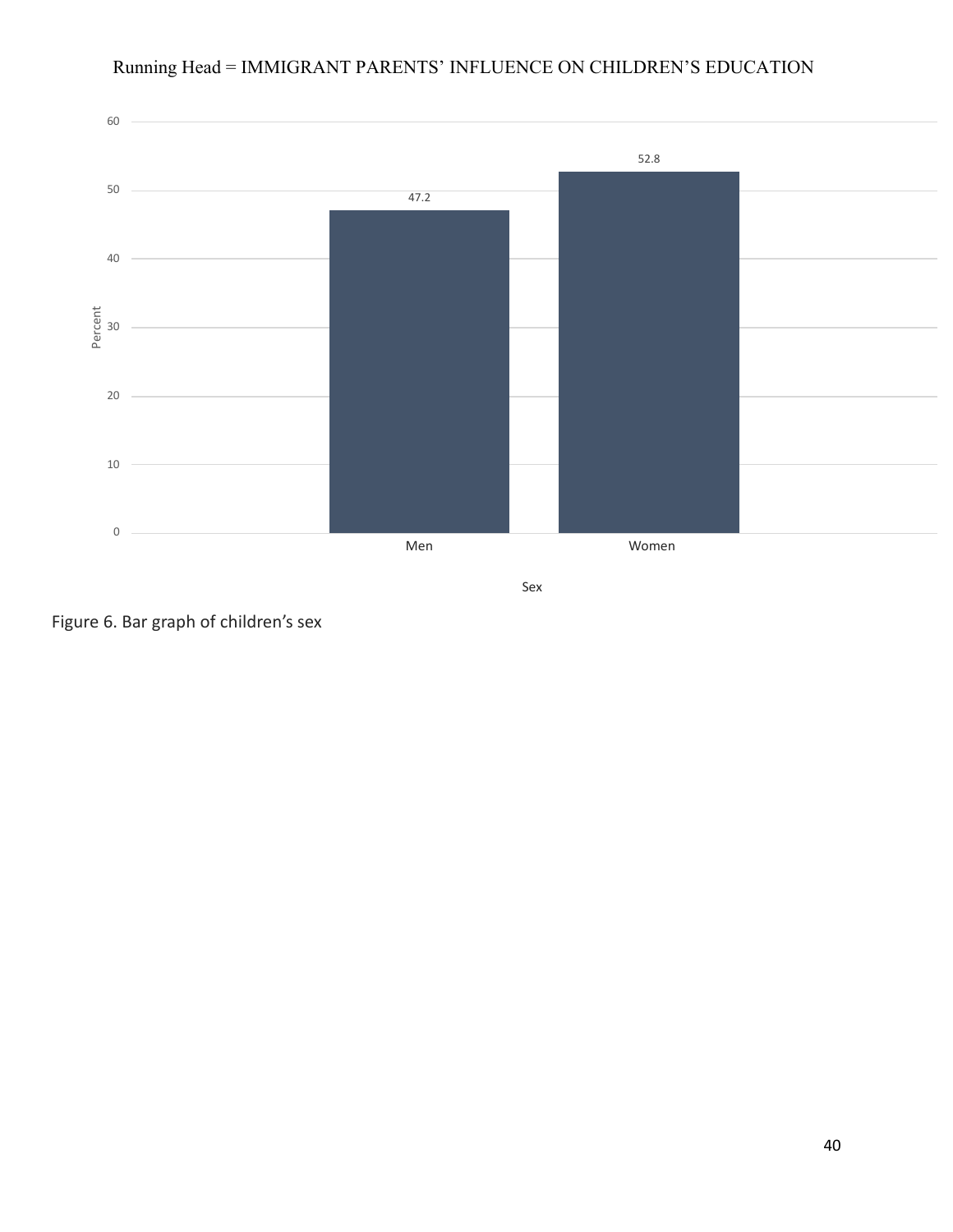| Variable                     | $\overline{\text{Mean}}$ | Median | SD   |
|------------------------------|--------------------------|--------|------|
| Parents' English proficiency | 2.90                     | 3.00   | 0.93 |
| Parental expectations        | 8.94                     | 9.00   | 1.93 |
| Children's education         | 4.22                     | 5.00   | 1.72 |
| Parents' education           | 5.05                     | 5.00   | 3.01 |
| Duration in U.S.             | 3.12                     | 3.00   | 0.92 |
| Women                        | 0.53                     | 1.00   | 0.50 |

Table 1. Means, Medians, and Standard Deviations for Variables  $(N = 1668)$ 

Table 2. Correlations (*r*) between Children's Education and Six Variables (listwise deletion, two-tailed test,  $N = 1668$ )

|                                 |              | Parents'    |           |          |          |
|---------------------------------|--------------|-------------|-----------|----------|----------|
|                                 | Parental     | English     | Parents'  | Duration | Women    |
| Variable                        | expectations | proficiency | education | in U.S.  |          |
| Children's education            | $.334**$     | $.221**$    | $.301**$  | $.071**$ | $.081**$ |
| Parental<br>expectations        |              | $.252**$    | $.315**$  | $.074**$ | .048     |
| Parents' English<br>proficiency |              |             | $.641**$  | $.362**$ | $-.002$  |
| Parents' education              |              |             |           | $.136**$ | $-.022$  |
| Duration in U.S.                |              |             |           |          | $-.059*$ |

 $\frac{*p}{s}$  < .05;  $\frac{*p}{s}$  < .01